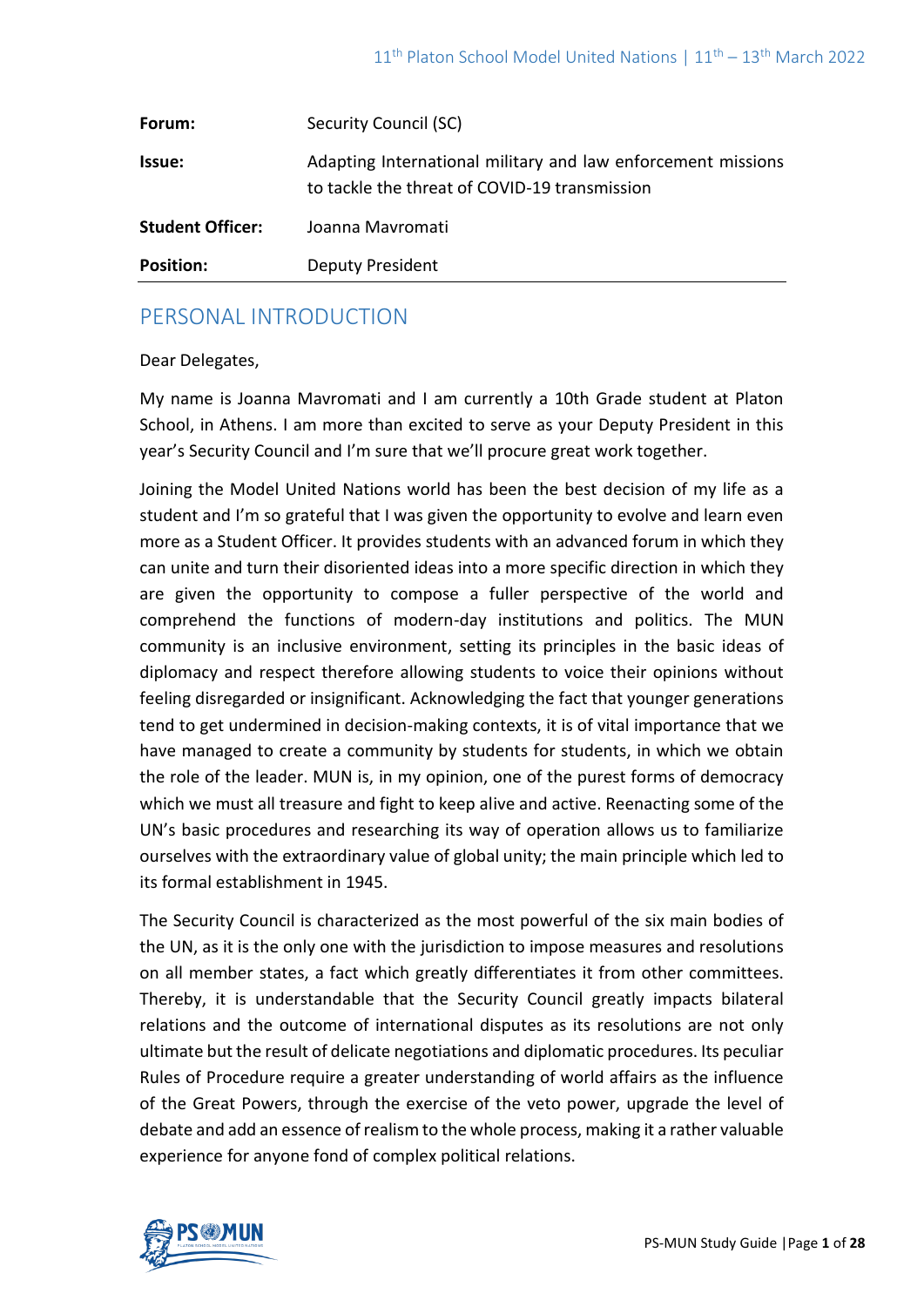This year's Security Council agenda addresses some of the world's most critical and urgent issues that the international community is obliged to face and resolve. As far as my topic is concerned, it admittedly is an issue that has risen to prominence as one of the world's most crucial matters, as the COVID-19 pandemic and its global impact calls for reconsideration of some primary values and international security concerns.

I encourage you all to revise the study guides before the conference and conduct extensive research, especially on your country's policy, in order to be able to form innovative and realistic resolutions. We are all looking forward to our time together! Do not hesitate to contact me for any further clarifications concerning the topic at [mavromati\\_jo@icloud.com](mailto:mavromati_jo@icloud.com)

Kind regards,

Joanna Mavromati

# TOPIC INTRODUCTION

As the physical, social, and economic effects of the COVID-19 pandemic escalate and intensify, the United Nations Secretary General and the United Nations Security Council (UNSC) have recognized the potential of the pandemic to create instability, undermine security and fuel conflict and violence throughout the world. Peacekeeping operations are now more indispensable than ever, as environments where peace is already fragile, are on the verge of collapse and politically, economically or socially unstable states have become areas in high-risk of violent conflict. The pandemic has highlighted social inequalities, escalated political disputes and multilateral relations, and impeded all efforts towards worldwide stability. The widespread economic recession has brought to surface newfound threats to international law and order as well as transnational organizations, such as the UN, which will play a huge role in the outcome of the crisis.

Under normal circumstances, the UN's response to the rise of violent conflict would be deploying large-scale peacekeeping operations in the area in need; however, with the global health crisis, this is no longer an option. The UN will have to reevaluate its methods of operation and set diplomacy as its main weapon against the escalation of violent conflict. Readjusting its peace enforcement structure, will certainly not be a simple task, especially if we take into consideration the renewed tensions between member states, however, it is important to acknowledge that the crisis at hand, gives the UN an opportunity to reconsider some of its fundamental operational routines and reform them in a more effective manner, so as to comply with modern day challenges and facilitate the management of future conflicts.

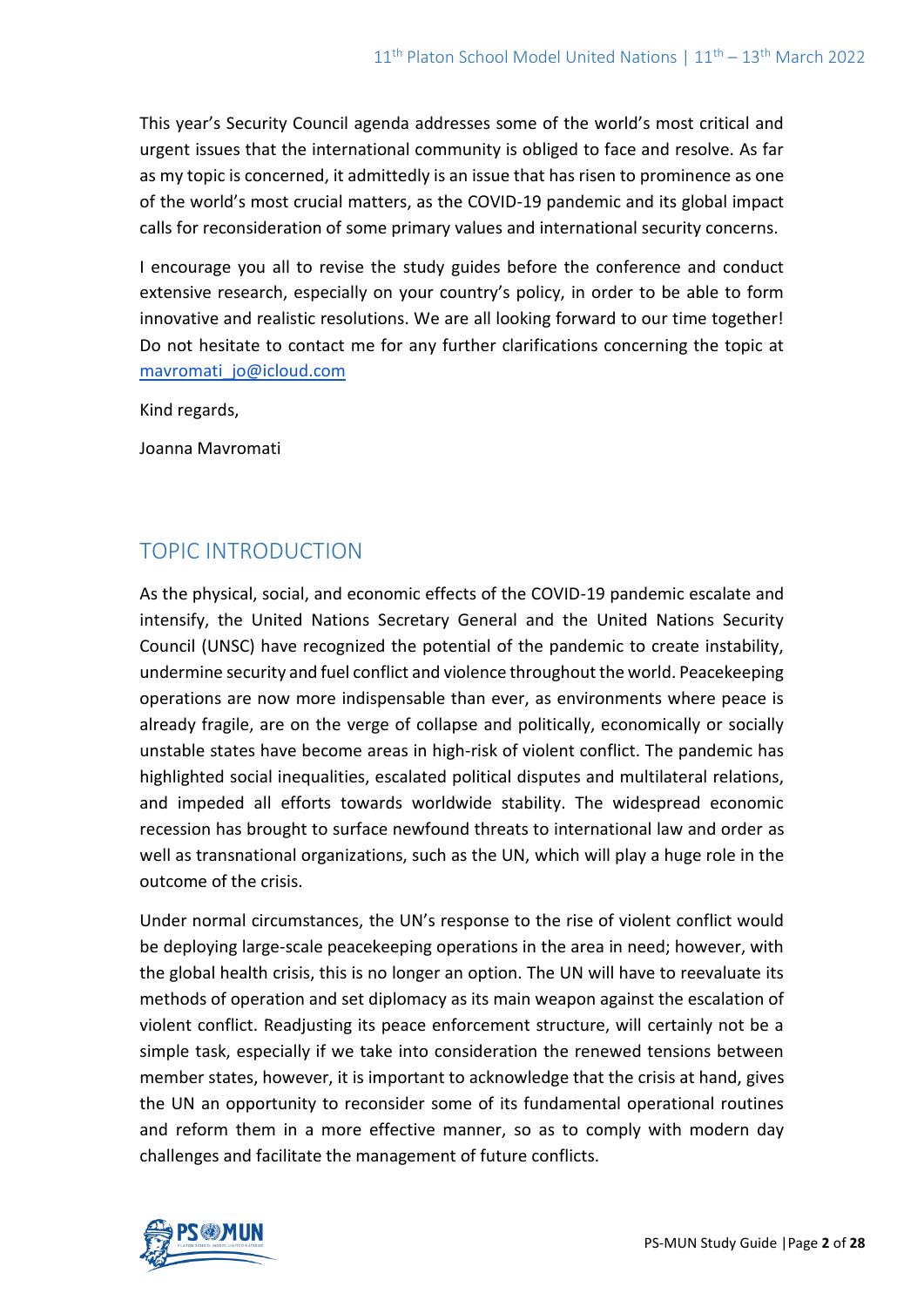The risks of transmission of the disease to UN personnel in missions, especially UN peacekeepers, the transmission of the virus by UN personnel from their country of origin to the community in mission, and the transfer of the disease from the country of mission to their parent country, have all resulted in significant restrictions of movement and troop rotations and intensive hygiene protection measures. Despite the preventative measures taken, COVID-19 outbreaks have occurred among UN staff in missions, influencing the efficiency of said operations.

Having to adapt international military and law enforcement missions to effectively control the threat that is posed by the pandemic, while managing to efficiently perform their tasks of sustaining international peace and security without being affected by the virus, is a challenge that cannot be tackled without international cooperation, coordination and transparency. The Secretary General, António Guterres, addressing the General Assembly about the pandemic, stated that "In an interconnected world, it is time to recognize a simple truth: solidarity is self-interest. If we fail to grasp that fact, everyone loses."<sup>1</sup> Political interests and financial benefits cannot stand in the way of a coordinated response to the global health crisis and we must realize that without cooperation and worldwide unity, this challenge will overrule all political constructs and leave no room for future reparation.

# DEFINITION OF KEY TERMS

# Law Enforcement

Law enforcement is the organized act of taking measures, such as investigating cases, making arrests or, when strictly necessary, using force so as to maintain security, protect public welfare and deter breaches of law by law enforcement officials. According to the Code of Conduct for Law Enforcement Officials, adopted by the General Assembly in 1979, "the term law enforcement officials, includes all officers of the law, whether appointed or elected, who exercise police powers, especially the powers of arrest or detention."<sup>2</sup>

https://www.ohchr.org/en/professionalinterest/pages/lawenforcementofficials.aspx.



<sup>&</sup>lt;sup>1</sup>"Secretary-General's Address to the Opening of the General Debate of the 75th Session of the General Assembly Secretary-General." United Nations, United Nations, https://www.un.org/sg/en/content/sg/statement/2020-09-22/secretary-generals-address-the-

opening-of-the-general-debate-of-the-75th-session-of-the-general-assembly.

<sup>&</sup>lt;sup>2</sup> "Code of Conduct for Law Enforcement Officials." OHCHR,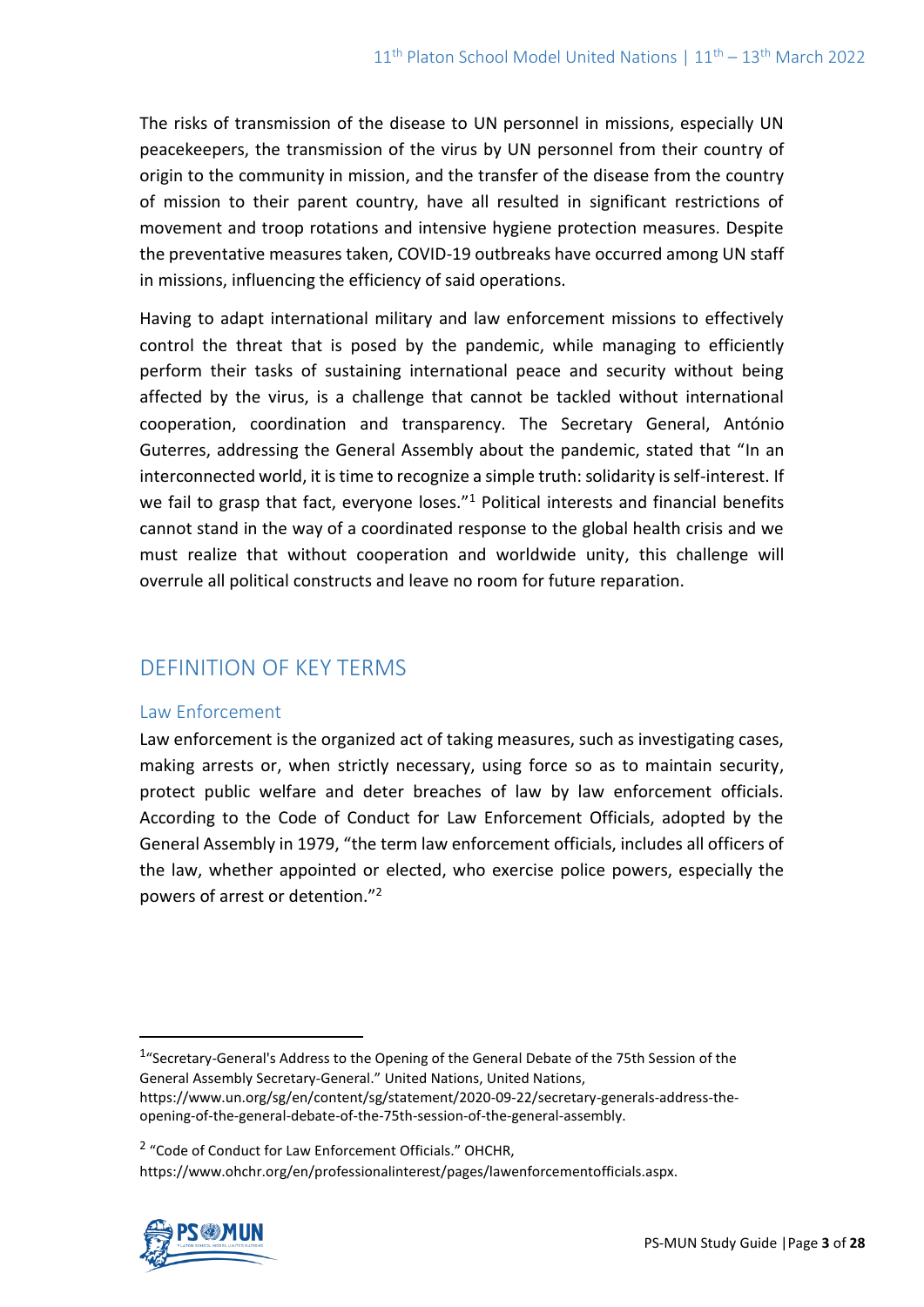#### **Insurgency**

Insurgency could be described as an irregular act of warfare. It is not specifically organized and usually arises in more remote regions of a state not involving the nation's armed military forces and therefore, does not fall under the category of a revolution. That condition of revolt against the government, even though normally having the same goals as an organized revolution, lacks the proper logistics and coordination, limiting its results to corruption and containing damage, rather than the ultimate destruction of a political regime. Groups partaking in such actions are often recognized as guerillas and conduct a series of crimes such as bombings, kidnappings and hijacking aiming to cause damage and erode the efficiency of the regime.<sup>3</sup>

# International Law Enforcement

International law enforcement can have two interpretations: either the act of enforcing international law or the enforcement of law conducted by international agencies. This study guide will mostly focus on the second term and more specifically on the enforcement of law by UN Peacekeeping Forces. However, it is important to be aware of other international law enforcement agencies as well, such as International Police (INTERPOL),<sup>4</sup> UN Police (UNPOL),<sup>5</sup> European Police (EUROPOL)<sup>6</sup> etc.

### Military mission/ operation

A military mission or operation could be defined as a campaign involving military personnel, carefully planned to fit and facilitate different circumstances. The UN, the North Atlantic Treaty Organization (NATO) and the European Union conduct three distinct types of military missions: observer, peacekeeping and peace enforcement missions.<sup>7</sup> This study guide is going to focus on UN based military missions and their implications in the shadow of the COVID-19 pandemic.

#### UN observer mission

A UN military observer mission is a law enforcement mission deported by the UN so as to support a peacekeeping mission in place and is often described as the "eyes and ears" of the Security Council. UN military observers are mandated with the task to access post-conflict agreements and report activity within their assigned region rapidly, while abstaining completely from the use of force, as they are unarmed. Their

<sup>7</sup> Ministerie van Defensie. "Military Missions." *Defensie.nl*, Ministerie Van Defensie, 10 Mar. 2017, https://english.defensie.nl/topics/missions-abroad/military-missions.



<sup>&</sup>lt;sup>3</sup> "Insurgency Definition & Meaning." Merriam-Webster, Merriam-Webster, https://www.merriamwebster.com/dictionary/insurgency.

<sup>4</sup> "The International Criminal Police Organization." *INTERPOL*, https://www.interpol.int/.

<sup>5</sup> "United Nations Police." *United Nations*, United Nations, https://police.un.org/en.

<sup>6</sup> "Home." *Europol*, https://www.europol.europa.eu/.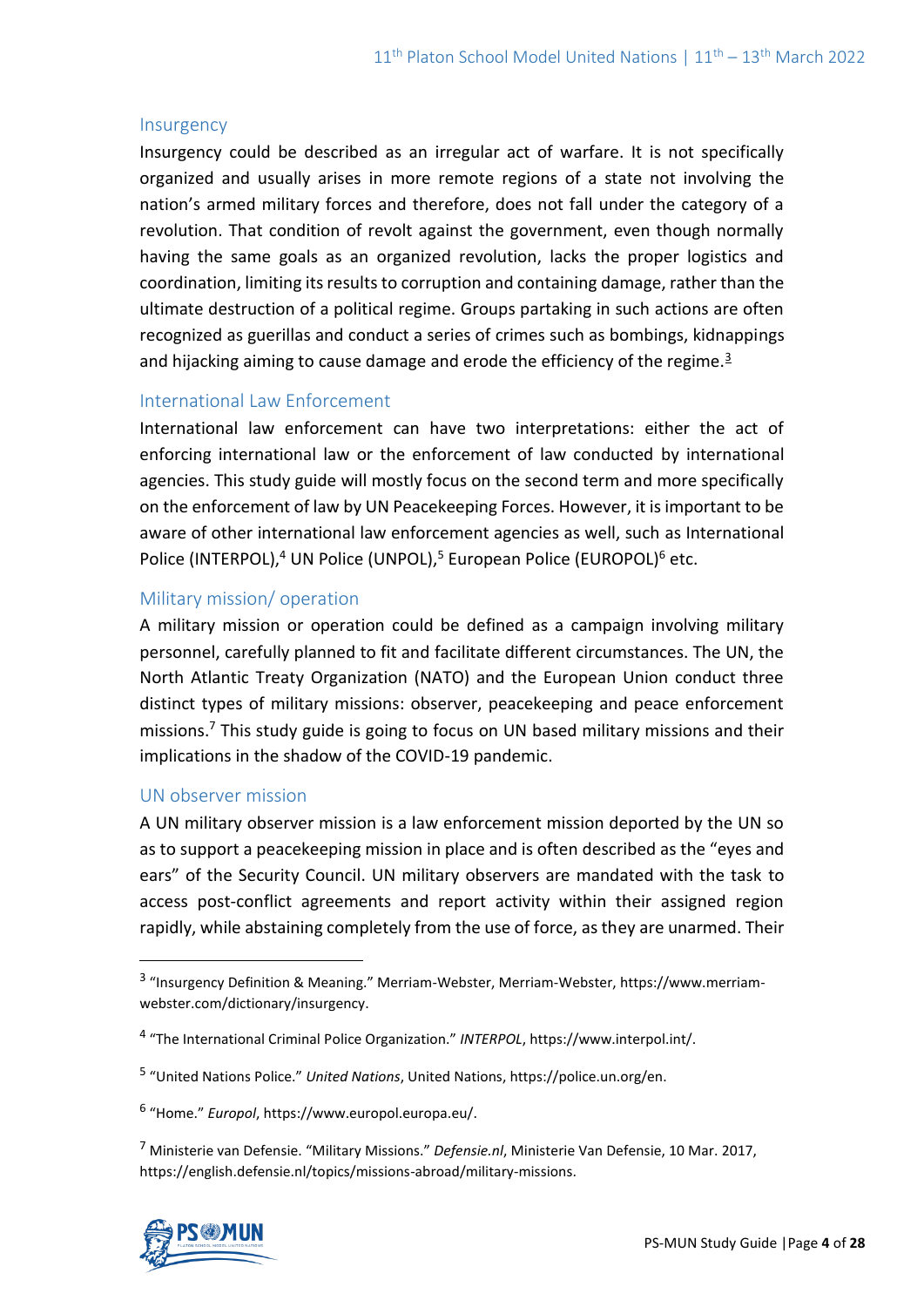responsibilities mostly consist of ensuring that, in cases where a ceasefire has been signed, hostilities are not conducted as well as investigating possible violations to such ceasefire, patrolling disputed areas or demilitarized zones and evaluating the maintenance of buffer zones.<sup>8</sup> The mission in South Sudan (UNMISS) is one example of a UN observer mission.

# UN peacekeeping mission

Peacekeeping missions aim to temporarily constrain conflict between belligerent parties so as to win crucial time, as well as reach a basic level of stability in order to agree to a military or political solution. Peacekeepers cooperate with local authorities, as well as with humanitarian aid agents and, while maintaining absolute neutrality and restraining from the use of force, work to execute their mandate tasks. Military personnel, though armed, are instructed to only use force as an act of self-defense. Peacekeeping missions require consent from the involved local parties as well as from the permanent members of the Security Council. There have been cases where peacekeepers have been instructed to use force in response to unprecedented incidents, which can often cause confusion as the distinction between peacekeeping and peace enforcement becomes less clear, making peacekeepers primarily a law enforcement body which rapidly adapt to the circumstances and display the characteristics of a law enforcement body.

# UN peace enforcement mission

In cases where the Security Council detects a major threat to security, an act of aggression or a breach of peace, it may choose to authorize a peace enforcement mission. Such missions are not considered long-term solutions to a conflict however, are often deemed necessary to bring an end to a violent conflict and re-establish peace and stability. Soldiers may take all necessary measures as long as it serves the goals of the mission and can therefore, exercise force and apply a range of coercive measures. $9$ Peacekeepers operating under peace enforcement mandates are considered primarily a military enforcement body in comparison to observers or, in most cases, peacekeeping forces.

<sup>&</sup>lt;sup>9</sup> "Terminology Peacekeeping." United Nations, United Nations, https://peacekeeping.un.org/en/terminology.



<sup>8</sup> "United Nations Military Observers (UNMOS)." *UNMEE*, 20 Mar. 2017, https://unmee.unmissions.org/united-nations-military-observers-unmos.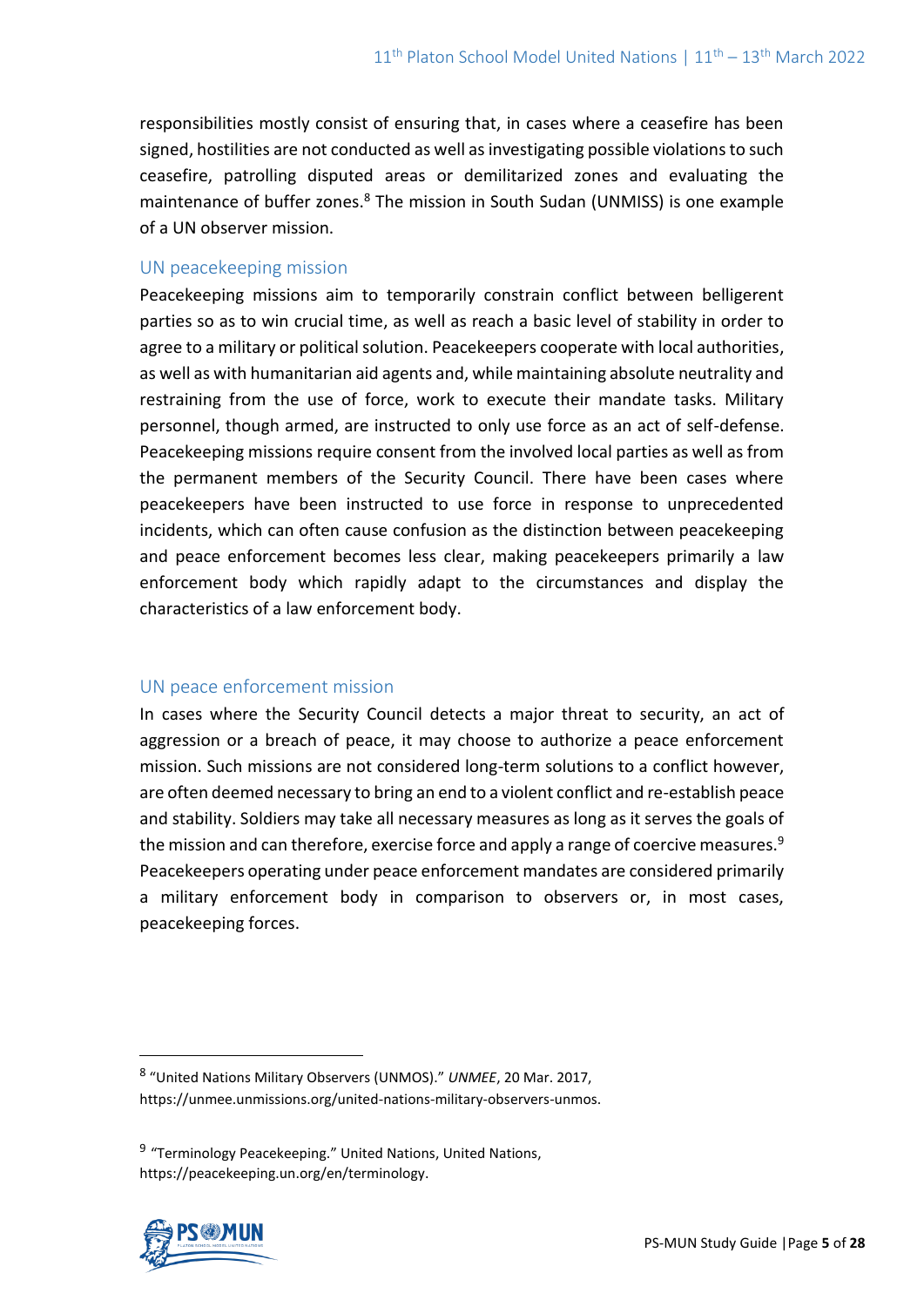### Pandemic

The World Health Organization (WHO) declares a disease as a pandemic once the rate of growth, meaning the number of daily cases, increases exponentially over a specific area, different states or populations. The severity of the virus or its virology does not affect the determination of a disease as a pandemic.<sup>10</sup> COVID-19 was declared by the WHO as a pandemic on March 11<sup>th</sup>, 2020.<sup>11</sup>

# BACKGROUND INFORMATION

# COVID-19 Pandemic

On December 31<sup>st</sup> 2019, Chinese authorities reported cases of pneumonia caused by an unknown disease in Wuhan City<sup>12</sup>, to the World Health Organization (WHO). The virus was quickly identified and named SARS-Cov-2 (Severe Acute Respiratory Syndrome) or COVID-19; a new type of coronavirus that can trigger a respiratory infection in the upper or lower respiratory tract.<sup>13</sup> The international community started fearing a global pandemic as it seemed impossible to contain the virus in its place of origin. On the 23<sup>rd</sup> of January 2020, the city of Wuhan was put in the strictest lockdown the world has seen throughout the course of the pandemic, enforcing severe restrictions and sealing the city off from the rest of the country for approximately five months. Despite the strenuous efforts to limit COVID-19 transmission and contain it within the country's borders, the virus proceeded to spread across the globe, striking terror and leaving people shocked by the announcements of the very first reported cases. Two years later, COVID-19 has taken the lives of 5 million people and has had innumerable socio-economic implications internationally, leaving states, even the ones which are considered developed, vulnerable to its great impact.

COVID-19 has caused an unprecedented economic crisis that the international financial system has not experienced for at least a century. It was not a recession,

<sup>13</sup> "Conducting Passages." *Conducting Passages | SEER Training*, https://training.seer.cancer.gov/anatomy/respiratory/passages/.



<sup>10</sup> "Epidemic, Endemic, Pandemic: What Are the Differences?" *Search the Website*, 19 Feb. 2021, https://www.publichealth.columbia.edu/public-health-now/news/epidemic-endemic-pandemicwhat-are-differences.

<sup>11</sup> "Who Director-General's Opening Remarks at the Media Briefing on COVID-19 - 11 March 2020." *World Health Organization*, World Health Organization, https://www.who.int/director-

<sup>12</sup> Hubei Province, China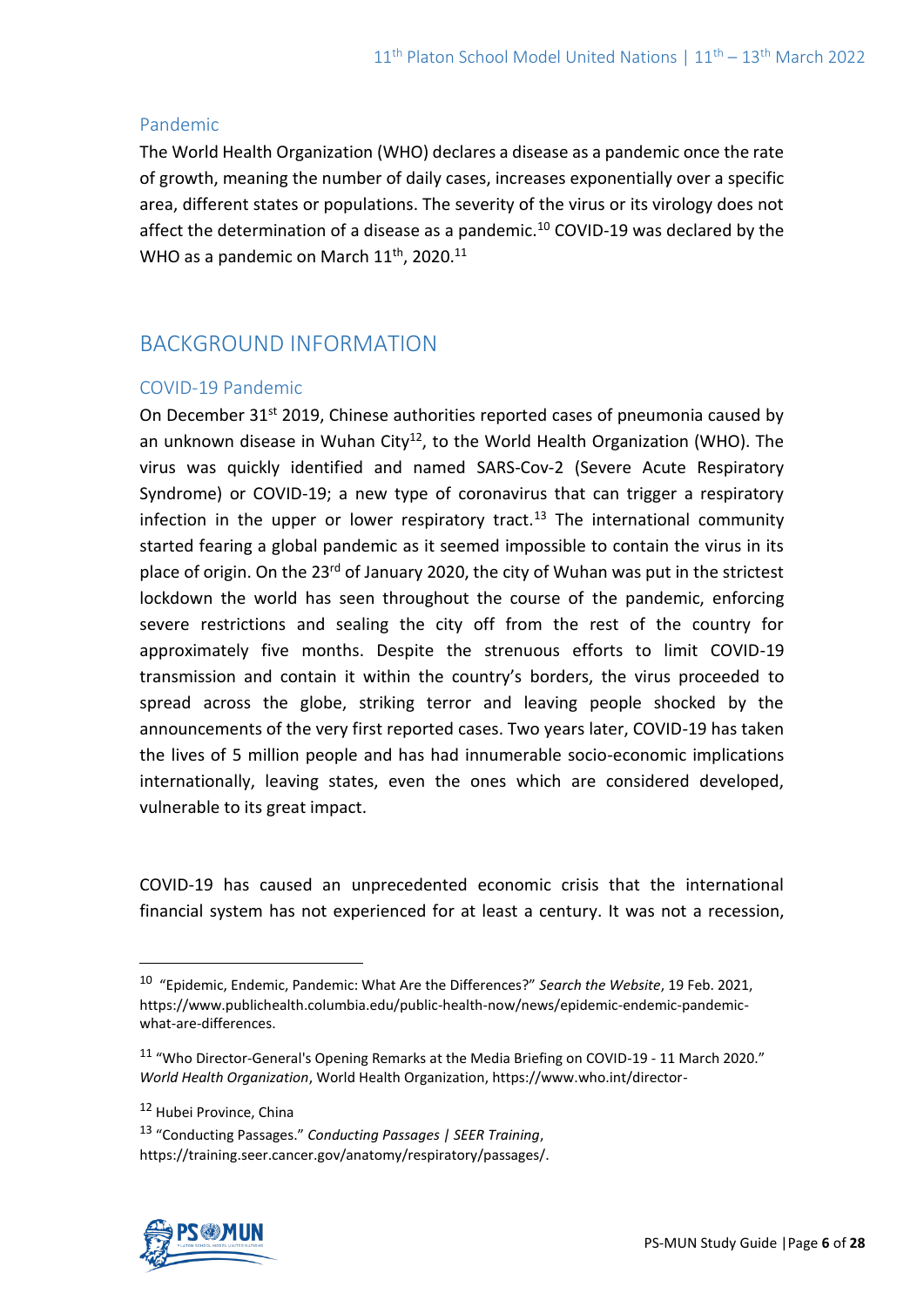neither a decline of demand, it was a complete shutdown. The global economic system is not equipped with the experience, or with a specific model to cope with such extreme circumstances. The pandemic caused a sharp decline in Gross Domestic Product (GDP)<sup>14</sup> internationally, an unprecedented upheaval in commercial logistic chains <sup>15</sup> and the ultimate collapse of the stock market, which has yet to be normalized. Medical equipment, reformation or even establishment of new emergency treatment facilities, increased needs for medical and law enforcement personnel and investments in vaccines, now constitute some of the top priorities of national expenditure plans. Some companies, such as airline corporations, suddenly had absolutely no revenue. Due to the lockdown, unemployment had more than doubled worldwide, forcing governments to increase their fiscal budget deficits in order to grant companies and individuals. The aforementioned implications have forced states to reconsider the way they distribute and allocate their budget, as needs that were not present in the past, are now more urgent than ever. As far as the UN is concerned, some of its major contributors, such as the USA, are now facing enormous financial distress, raising serious questions concerning the money they will be able to allocate to new UN-based action plans even after the pandemic is contained. Extensive cuts in the UN's budget could mean limiting UN peacekeeping operations and deployed personnel and seriously restraining currently active missions.

Aside from the economic impacts of the pandemic, world peace, stability and security are now considered ideals under threat. Research has shown that the pandemic has and is capable of intensifying already existing conflicts and drivers of violence. Antistate conflict, also known as insurgencies, communal conflict, meaning the violence arising between different societal groups, as well as organized criminal conflict, specifically violence fueled by illicit actors such as gangs, drugs cartels etc., have all aggravated after the outbreak of the pandemic. There are three main actors that have seemed to augment conflict throughout the past few months: mistrusts towards governmental institutions and leaders, financial hardship which has also enhanced competition over resources, and eroding social inequalities and the general cohesion within communities or societal groups. All of the above have been reported in several countries around the globe, with some of the most obvious examples being Colombia, Nigeria and Afghanistan<sup>16</sup>. Even though it is not yet certain, it is logical to assume that

<sup>16</sup> "An in-Depth Look at How COVID-19 Intensifies Conflicts." *Mercy Corps*, 10 Nov. 2021, https://www.mercycorps.org/blog/how-covid-19-intensifies-conflicts.



<sup>14</sup> "GDP and Spending - Gross Domestic Product (GDP) - OECD Data." *TheOECD*, https://data.oecd.org/gdp/gross-domestic-product-gdp.htm.

<sup>15</sup> "Logistics Chain Definition • the Strategic CFO." *The Strategic CFO*, 13 Feb. 2019, https://strategiccfo.com/logistics-chain/.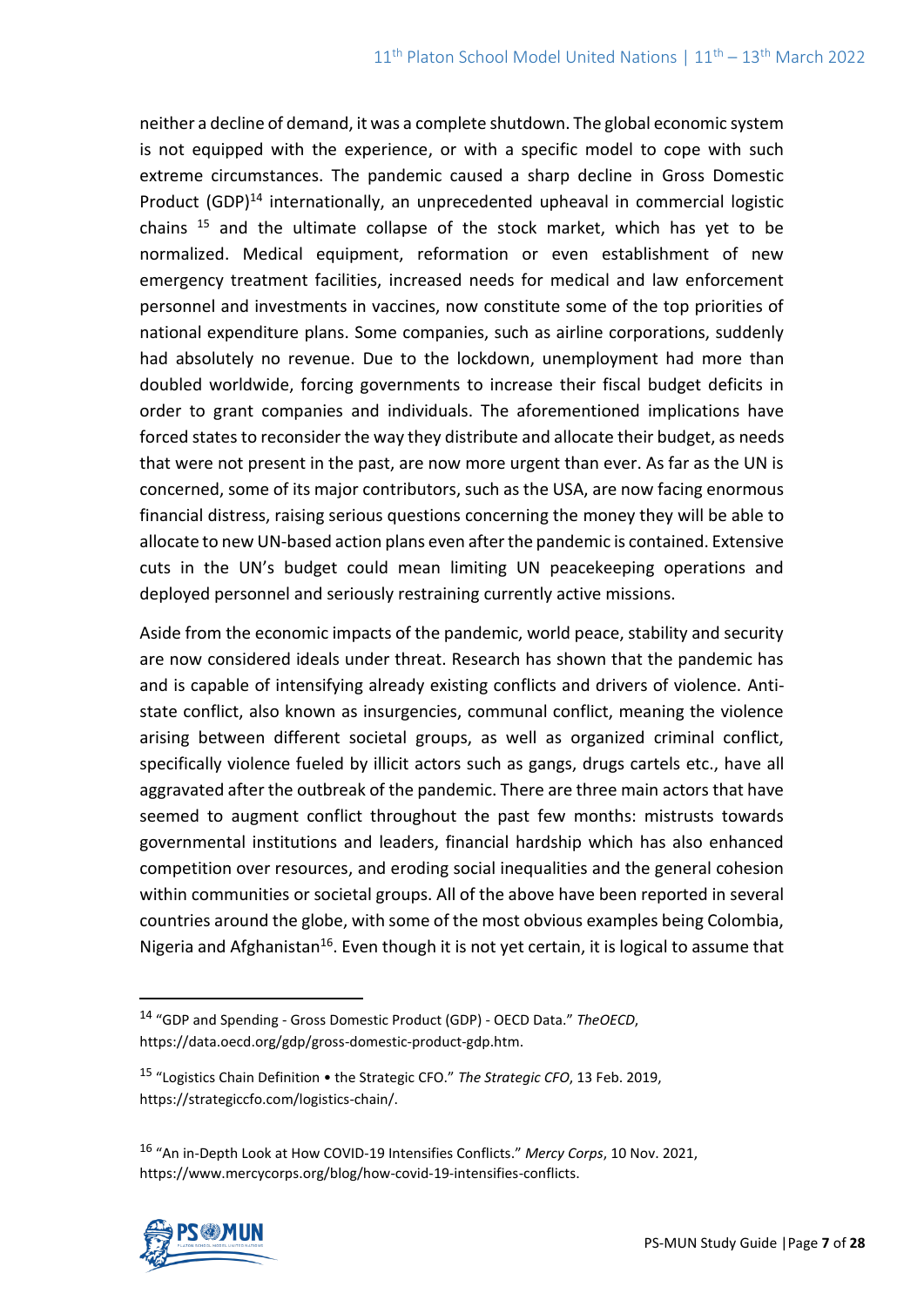the aftermath of the pandemic might be the root for further intensification of conflicts and might increase the need for large-scale peacekeeping missions. Nevertheless, it has already been proved that regions or states where peace is rather fragile could use aid from international organizations such as the UN, throughout the course of the pandemic.

### Peacekeepers' course of action

Peacekeeping forces are one of the UN's most vital operational bodies, as their activities are necessary for covering central needs for security before other UN development programmes and action plans can be effectively implemented. Peacekeeping forces are usually deployed in dysfunctional, post-conflict and in general politically and socially fragile environments in order to restore, maintain or enforce peace and security. UN Peacekeeping forces could be considered as both a law enforcement and as a military enforcement body, according to the specific task they are executing, as the distinction between the two can often be a blurred line when analysing their system of operation. Their most common duties consist of the provision of humanitarian aid and supplies, $17$  effecting disarmament $18$  and facilitating the election process in conflict-prone regions.<sup>19</sup> The fundamental strategies of the peacekeeping forces are summarized in the "United Nations Peacekeeping Operations Principles and Guidelines ("the Capstone Doctrine").<sup>20</sup>

Peacekeeping forces have been built and operated under three fundamental principles: consent of the parties, impartiality and non-use of force except in selfdefense and defense of the mandate.<sup>21</sup> Firstly, once consent has been given by the main parties of the conflict, the UN has the liberty to operate freely, both politically and physically, in order to carry out its designated mandate. Such consent is vital for the peaceful operation of the task force as it does not put peacekeepers under the risk of becoming party to the violent conflict. Additionally, commitment to the political process by all actors is of outmost importance, as it enhances the efficiency of the

<sup>20</sup> "United Nations Peacekeeping Operations Principles and Guidelines ('The Capstone Doctrine') -United Nations and the Rule of Law." *United Nations*, United Nations, https://www.un.org/ruleoflaw/blog/document/united-nations-peacekeeping-operations-principlesand-guidelines-the-capstone-doctrine/.

<sup>21</sup> "Principles of Peacekeeping Peacekeeping." *United Nations*, United Nations, https://peacekeeping.un.org/en/principles-of-peacekeeping.



<sup>17</sup> UNSC *Resolution 776 (1992) (Para 2)- Digitallibrary.un.org*. https://digitallibrary.un.org/record/149953.

<sup>18</sup> "UNSC Resolution 1270 (1999) (Para 8b) /." *United Nations*, United Nations, https://digitallibrary.un.org/record/287753.

<sup>19</sup> "Resolution 766 (1992) (Para 4)/." *United Nations*, United Nations, https://digitallibrary.un.org/record/145833.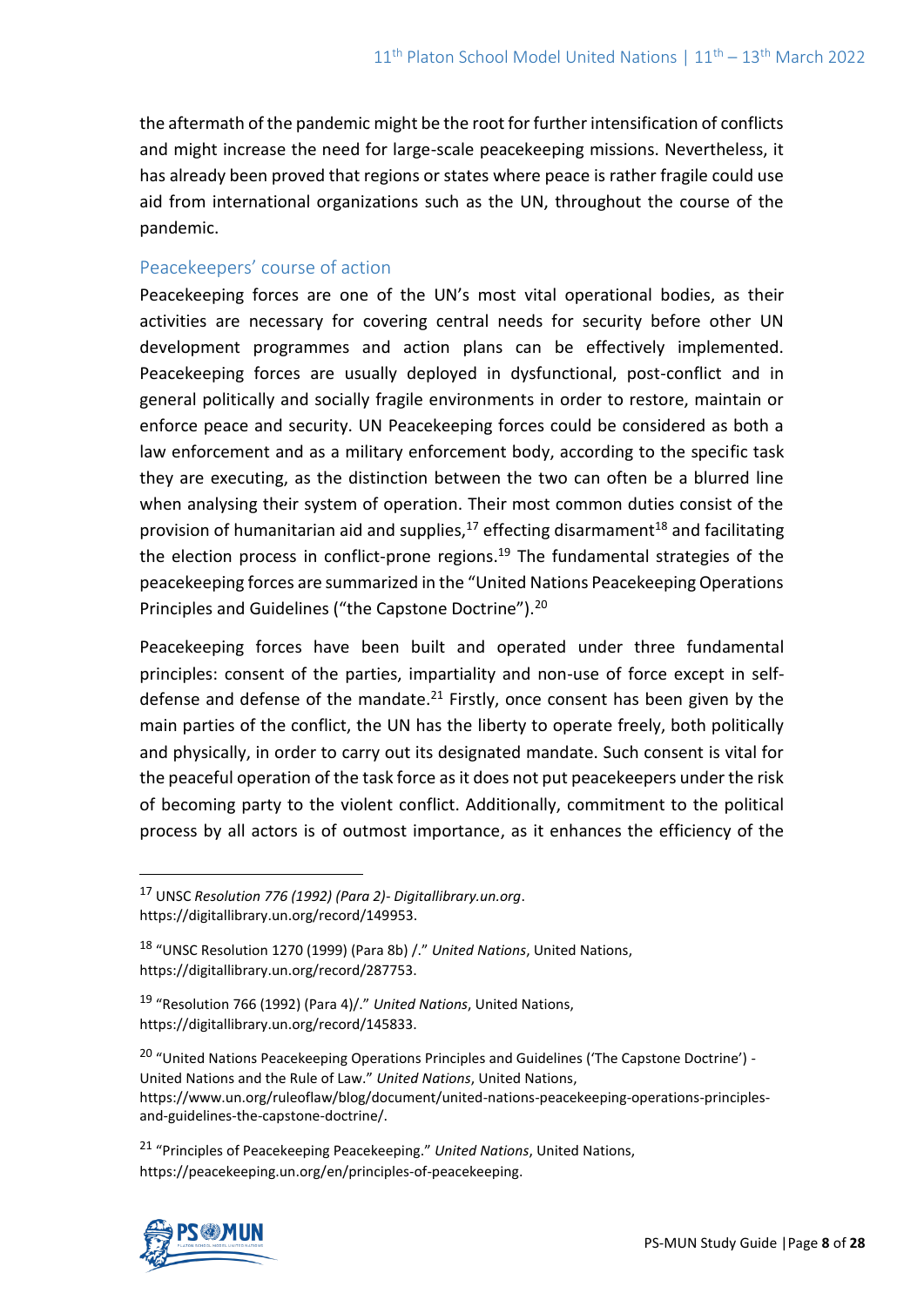operation. Secondly, it is crucial to comprehend that the nature of peacekeepers is not to support one party of the conflict, rather than to ensure that peace and stability is achieved or maintained. Therefore, peacekeepers must at all times remain impartial to the conflict, while still being active and properly executing their tasks, so as to maintain their legitimacy and prevent being withdrawn from the region. Lastly, peacekeeping forces, operating under a peacekeeping and not a peace enforcement mandate, are instructed not to exercise force as they are not a military enforcement instrument however, there have been circumstances where the Security Council has given them the authorization to "use all necessary means" so as to protect the mandate and civilians from an imminent physical threat; hence why they cannot be defined as neither a law nor a military enforcement body.

The Security Council is one of the key driving forces behind peacekeeping operations, as it acts as the decision-making organ that determines the deployment of troops. According to the Security Council's current system, there are four basic factors that are taken into account before considering the deployment of a large-scale peacekeeping operation: "Whether there is a ceasefire in place and the parties have committed themselves to a peace process intended to reach a political settlement; Whether a clear political goal exists, and whether it can be reflected in the mandate; Whether a precise mandate for a UN operation can be formulated; Whether the safety and security of UN personnel can be reasonably ensured, including in particular, whether reasonable guarantees can be obtained from the main parties or factions regarding the safety and security of UN personnel".<sup>22</sup> In the case of a global health crisis, it is imperative that we address the last criteria. In order for authorization to be given and for a peace operation to be established, the UN must create a functional emergency system that allows peacekeepers to operate effectively without risking their health or others', while still exercising their mandates efficiently. If those criteria are met, the Security Council adopts a resolution which establishes the operation, explaining it principal mandate and size, monitors its efficiency and can extend, alternate, or terminate an operation when deemed necessary.

At this point, it is important to mention that peacekeepers and peace operations are rather familiar with crisis management. A number of its staff has experienced managing public health emergencies in the past, such as the 2014-2016 Ebola virus outbreak in Sierra Leone and Liberia, or in 2018-2019 in the Democratic Republic of Congo. Peacekeepers are also acutely aware of the profound threat of introducing the virus to the host community; a danger which was highlighted during the 2010 cholera outbreak in Haiti, making missions immensely careful about the threats they might

<sup>&</sup>lt;sup>22</sup> "Role of the Security Council Peacekeeping." United Nations, United Nations, https://peacekeeping.un.org/en/role-of-security-council.

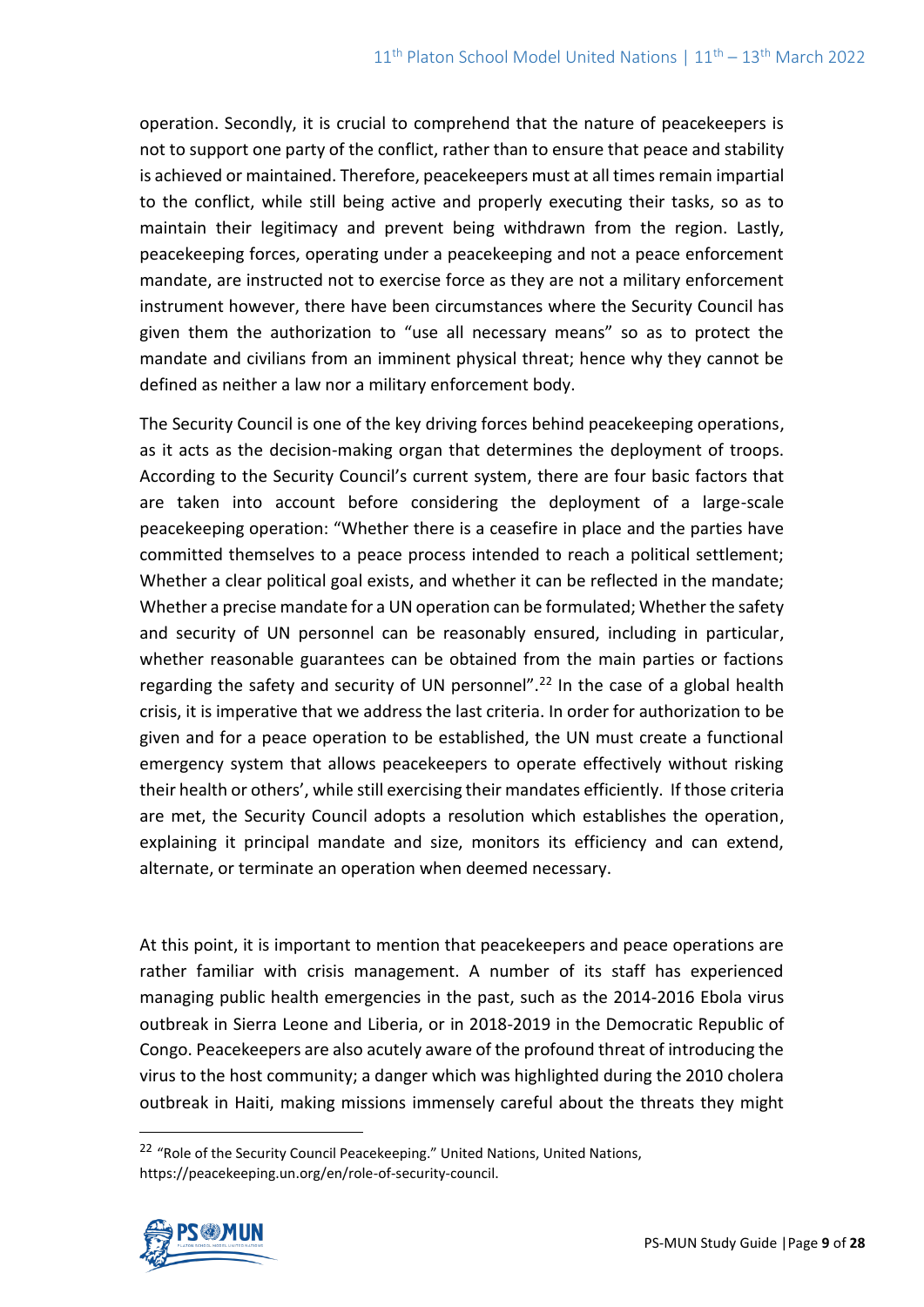pose to host populations. Such experiences have been extremely valuable and have, to some extent, prepared the peacekeeping system to respond to public health crises however, the pace at which peace operations have had to alter their course of operations over the past months has been unprecedented. <sup>23</sup>

In the past, structural problems and poor governance have not allowed peacekeeping forces to uphold the aforementioned principles and have been the cause of worldwide disapprobation and abhorrence towards UN's general stance. Specifically, one of the biggest failures of the UN, the Security Council and of the peacekeeping system as a whole was the Rwandan genocide of 1994. In 1993 the UN had deployed peacekeepers in Rwanda so as to maintain peace and prevent any further violence from arising; the goal of any UN-based operation. However, once the genocide broke out in 1994, peacekeepers were instructed to evacuate foreigners and not get involved in protecting the Tutsis, the second largest ethnic group in Rwanda which was being threatened by mass killings. Former Secretary General, Ban Ki Moon, stated in 2014 "In Rwanda, troops were withdrawn when they were most needed", "But we could have done much more. We should have done much more,". <sup>24</sup> The UN did not only fail to prevent the genocide, which killed more than one million people, but there were also reports of UN peacekeepers contributing to the atrocities being conducted in the region by sexually and physically assaulting civilians. It is certainly not the first time that incidents such as these have been reported, highlighting once and for all the urgent need for a major structural reform in UN peacekeepers' system.

# Effects of COVID-19 on peace operations

There are currently 12 active Peacekeeping operations led by the Department of Peace Operations. However, there are other UN-based operations established by other departments, such as the UN Support Office in Somalia (UNSOS), managed by the Department of Field Support. Even though, the UN has taken several measures to

<sup>24</sup> "Rwanda Genocide: Un Ashamed, Says Ban Ki-Moon." *BBC News*, BBC, 7 Apr. 2014, https://www.bbc.com/news/world-africa-26917419.



<sup>23</sup> Coning, Cedric de, et al. "The Impact of Covid-19 on Peace Operations." *IPI Global Observatory*, 6 Apr. 2020, https://theglobalobservatory.org/2020/04/impact-covid-19-peace-operations/.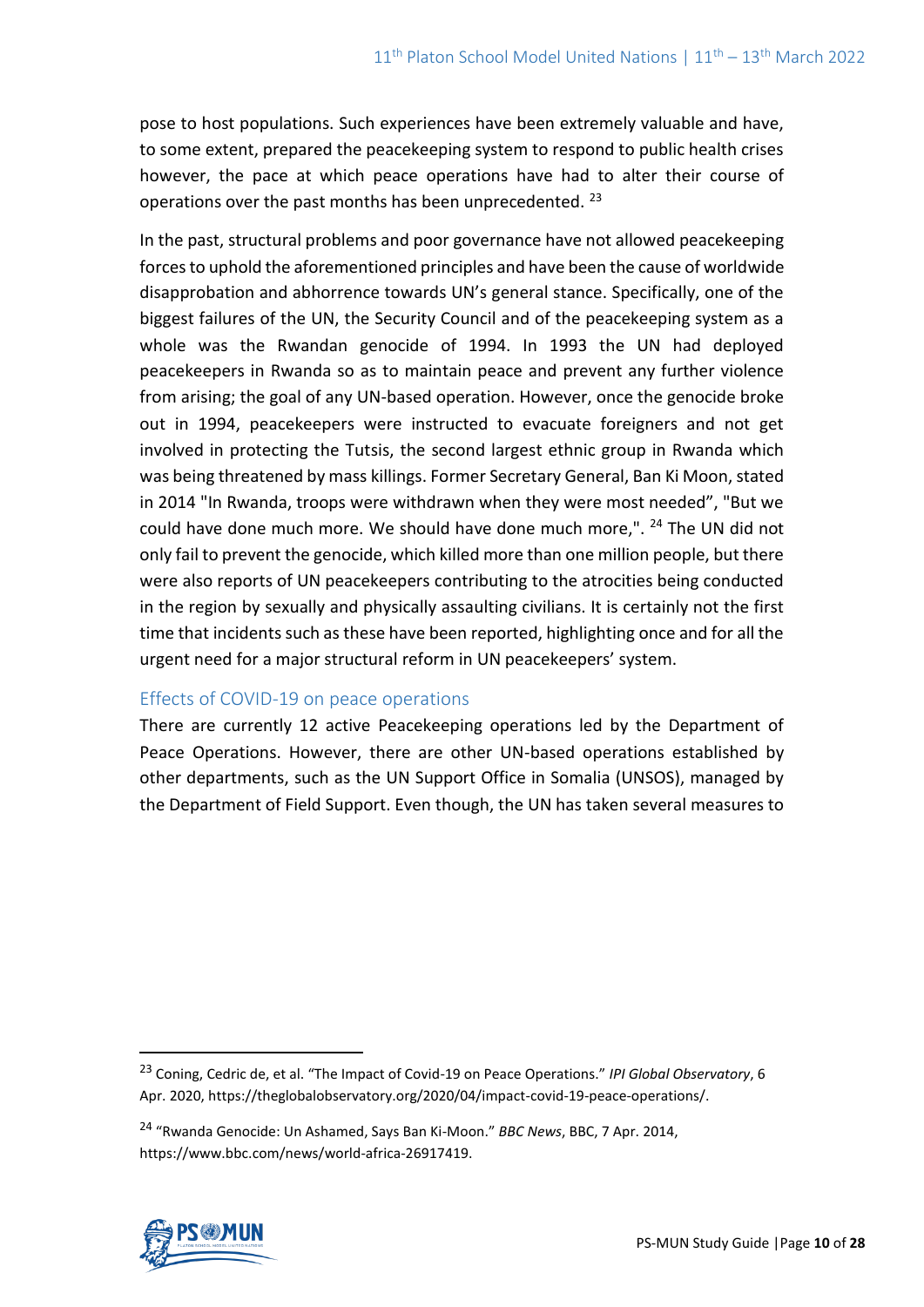prevent the spread of COVID-19 in the context of peace operations, it was inevitable that the pandemic would have implications on peace processes across the world.

More than 50 missions worldwide are now trying to adjust to the new circumstances and adapt their system of operation while ensuring the health and safety of roughly 160.000 military peacekeepers, police and civilians workers. The border restrictions



# **Active UN Peacekeeping Missions**

that have been imposed on almost all of the countries where these missions are deployed complicate matters. For instance, South Sudan, where the UN Mission (UNMISS) is currently in place, has requested that new troops are not rotated into their countries as states that are seen as high risk, such as China and Italy, may import new cases into their borders and aggravate the situation even more. Measures like that are constantly challenging the effectiveness of peace operations all around the world, impeding the peace process. As of March 2021, this peacekeeping mission consisted of a total of 19.075 deployed personnel, approximately 14.000 of which were troops, and the rest consisted of police personnel, civilians, UN volunteers, experts on mission and staff.<sup>25</sup> It goes without saying, that an outbreak among such a large number of troops could be deemed catastrophic as the virus would spread and transmit at such rates that it would be practically impossible to reverse the damage it would cause. The peace process would be impeded and conflict among the already unstable region would be fueled even further.

<sup>25</sup> "Facts and Figures." *UNMISS*, 23 Sept. 2021, https://unmiss.unmissions.org/facts-and-figures.

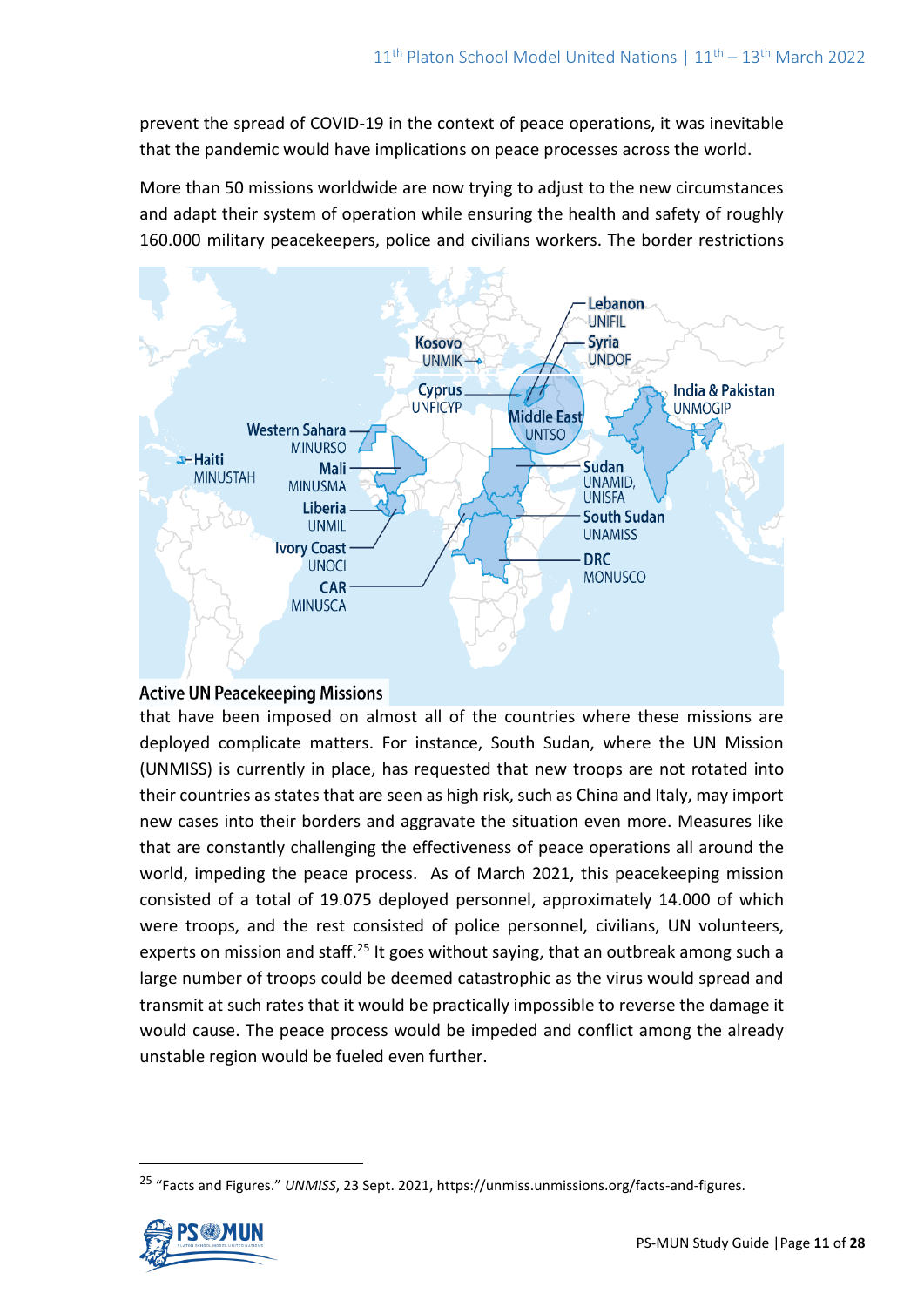The observer mission in Cyprus (UNFICYP) has also had to adapt to the circumstances and has put a number of restrictions and measures in place in order to mitigate the effects of COVID-19 transmission. As the virus progressed on the island, additional measures had to be taken, so as to prevent spreading the virus both within the mission and externally. Over half of all the civilian staff are required to work from home as a precautionary measure, which is admittedly more easily implemented in an observer mission, rather than in a peacekeeping or enforcement mission, as interpersonal contact is not such an indispensable part of such operations. A quarantine of 14 days has been set for all incoming military contingents, both before and upon their arrival, while an intensive contact-tracing program has already been established. Additionally, UN medical personnel are responsible for the supervision of isolation facilities which have been placed and are being utilized properly. All uniformed personnel have been guided to minimize any physical contact with the regional population, especially when on patrols, as well as use all the necessary protection equipment (PPE: Personal Protective Equipment) as they have been instructed. In spite of all the protective and precautionary measures, UNFICYP as of the 9th December of 2020 had reported 2 positive cases of civilian personnel, 4 UN police officers as well as 18 military personnel. The mission continues to receive and follow the guidance provided by both the WHO and the Cypriot authorities in the fight against the pandemic.<sup>26</sup>

Another example includes the African Union based peacekeeping operation in Somalia (AMISOM).<sup>27</sup> Movement of personnel has been severely restricted allowing only the deployment of service workers considered essential, civilian workers outside the borders of Somalia are now working from home, staff recognized as non-critical have been removed and rotations as well as new deployments have been ultimately suspended. All these measures and implications have left peace operations unable to operate in full capacity and exercise their mandates, unless their course of operation is altered to fit with the circumstances at hand. As of January 2022, Somalia has reported 24.261 COVID-19 cases in total, which in comparison to other states, is quite containable. However, it is important to note that in case that staff rotations had not been restricted, imported cases would have definitely aggravated the situation and if not contained could cause a general rise in infections, which considering the state of the nation and its inadequate healthcare system, would lead to a series of unprecedented circumstances such as large numbers of daily deaths and a wave of political frustrations and upheaval.

<sup>27</sup> Coning, Cedric de, et al. "The Impact of Covid-19 on Peace Operations." *IPI Global Observatory*, 6 Apr. 2020, https://theglobalobservatory.org/2020/04/impact-covid-19-peace-operations/.



<sup>26</sup> "Covid-19 Update Peacekeeping." *United Nations*, United Nations, https://peacekeeping.un.org/en/covid-19-update.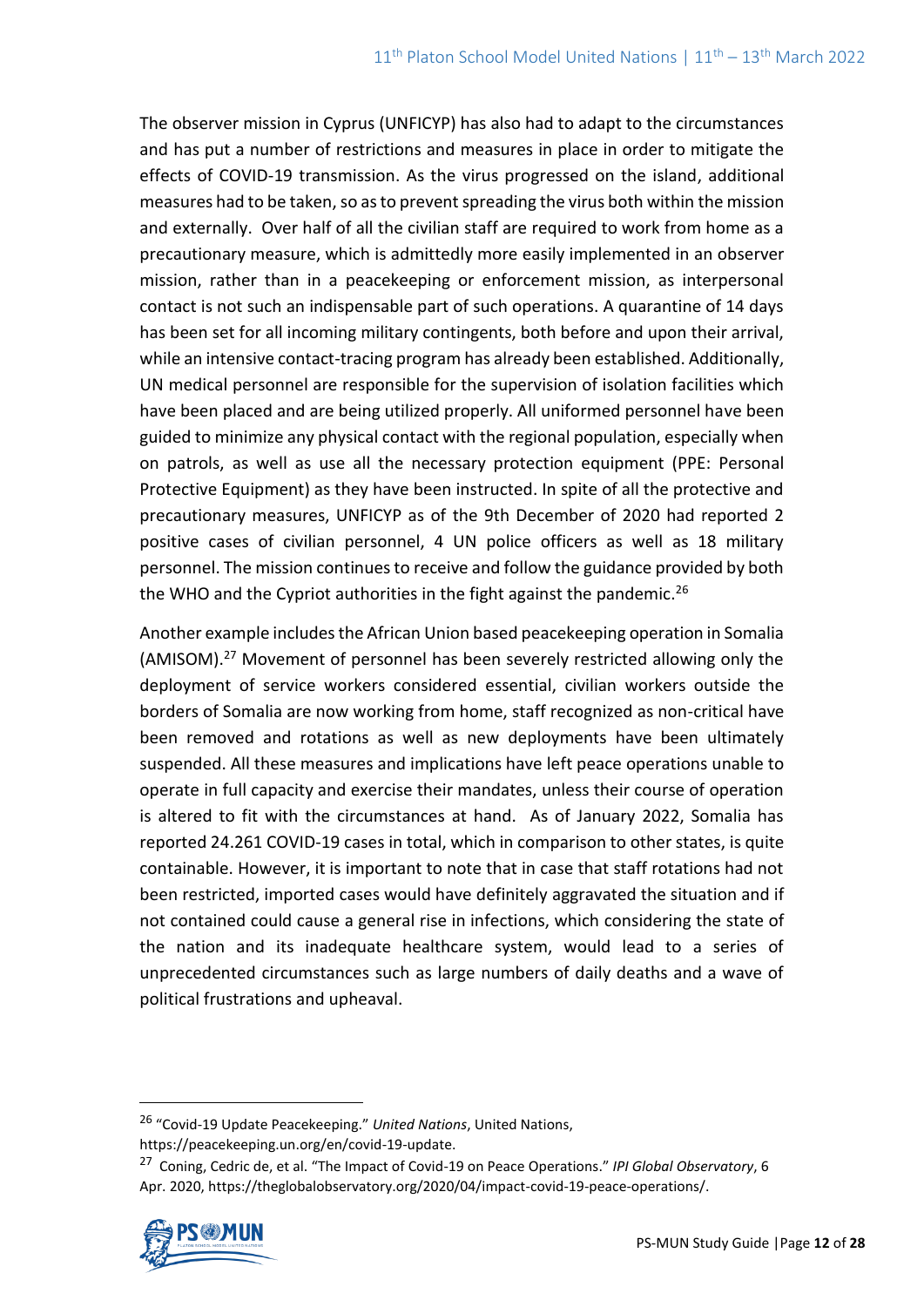#### Peacekeeping response to COVID-19

In the face of the pandemic, the UN has had to readjust its ways of operation so as to limit the transmission of COVID-19 by peacekeepers and protect its personnel, while effectively managing to carry out its tasks. This has led to a series of short-term alterations in the peacekeeping system, aiming to maintain fragile peace and protect unstable environments in which UN peacekeepers operate without further aggravating the situation by adding to the already unprecedented rates of COVID-19 transmission. The UN immediately paused all troop rotations as a first response to the outbreak of the pandemic so as to ensure that UN personnel did not transmit the virus to other countries as well as enable the UN to organize its course of action before normally proceeding with its operations. Additionally, the UN sent out guidance and basic instructions, as far as precautionary measures are concerned, to personnel regularly, dealing with local populations in order to facilitate the containment of the virus while still conducting basic mandates already in place. Personnel has also been put under lockdown after having tested positive for COVID-19, primarily in the UNMISS mission in South Sudan. Along with peacekeepers the UN has also instructed UN police, UN's basic law enforcement body to constantly maintain two-meter distance with civilians while on patrol as well as to suspend all training programs between them and domestic partners that requires "physical contact and proximity".

#### Long-term peacekeeping mission reforms

Aside from the short-term alterations that were made in UN's peacekeeping system due to the pandemic, it has become evident that there is an imminent need for largescale structural reforms. The global economic recession and political shocks rooted in the pandemic could gravely undermine the fragile peace in areas where the UN operates as well as fuel even greater instability in other conflict-prone countries. That could increase demands for peacekeeping operations as new internal conflicts arise at a time when UN members are already preoccupied with their own domestic affairs. Up to now, UN missions have managed to thwart the immediate pandemic-based disruption and consequences to the best of their abilities however, COVID-19 could have long-term implications on how the UN counters violent conflict, as it has created conditions that imply the necessity for peacekeeping missions increasing in the immediate future; a need that the UN might not be able to cover.

In order to respond to such needs, the UN will have to adapt its military/law enforcement missions to suit present-day circumstances as there are reasons to believe that large-scale peacekeeping operations will not be feasible in the future. UN member states are likely to search for further savings in the UN peacekeeping budget and reduce financing for broader conflict prevention and peacebuilding efforts. The UN won't be able to support large-scale peace operations due to the budgetary cuts and will therefore have to make do with smaller and more targeted political missions. In addition, Nations' reluctancy to expose their personnel to the risks of COVID-19 in

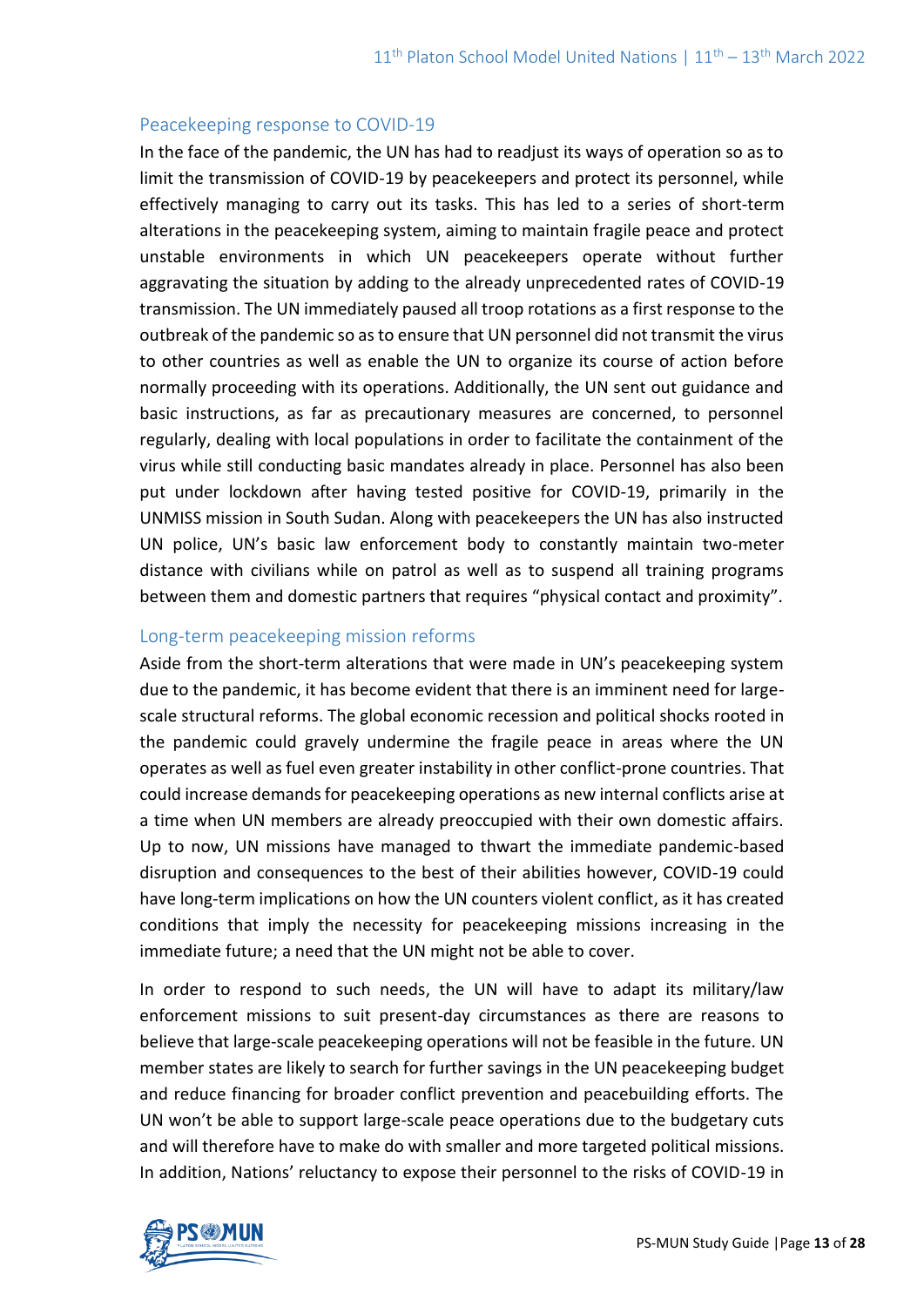peacekeeping missions as well as the increased need of armed forces as part of their national response to the crisis do not facilitate their contribution to the organization and implementation of future operations. Lastly, increased tensions between China and the US over the origins of the virus, further complicate any decision that the Security Council shall make when proposing a new large-scale peacekeeping operation to be set in place. Even though the permanent members of the Security Council have generally tried to cooperate and collaborate on already existing peace operations, including extending mandates that are up for renewal, the decline of US-China relations does not facilitate a collective security response to COVID-19. Tensions do not allow the Security Council to agree on the terms for new operations or significant alterations and modifications on already existing mandates which may cause serious issues in the future. This increased need for peacekeeping operations alongside with UN's inability to cover such needs presents an opportunity for the UN to consider a broader range of peacekeeping operations than the massive multifunctional model now in use and readjust its conflict-response system. Future missions might focus on the underlying socioeconomic causes of today's conflicts and better utilize the UN's limited budget by working along with local actors.

# MAJOR COUNTRIES AND ORGANIZATIONS INVOLVED

#### United States of America

The USA has been one of the countries most affected by COVID-19 as it has reported the largest number of infections and deaths internationally. USA-China relations have deteriorated severely during the COVID-19 pandemic, as controversy around the origin of the virus has caused some tension between the two states. Former US President, Donald Trump, on a very strongly worded speech at the UN General Assembly, demanded that the organization shall hold "the nation which unleashed this plague onto the world" <sup>28</sup> accountable. Recent tensions certainly do not



<sup>&</sup>lt;sup>28</sup> "The Nation Which Unleashed This Plague': Donald Trump Demands Un Hold China to Account for Coronavirus." The Economic Times,

https://economictimes.indiatimes.com/news/international/world-news/the-nation-which-unleashed-

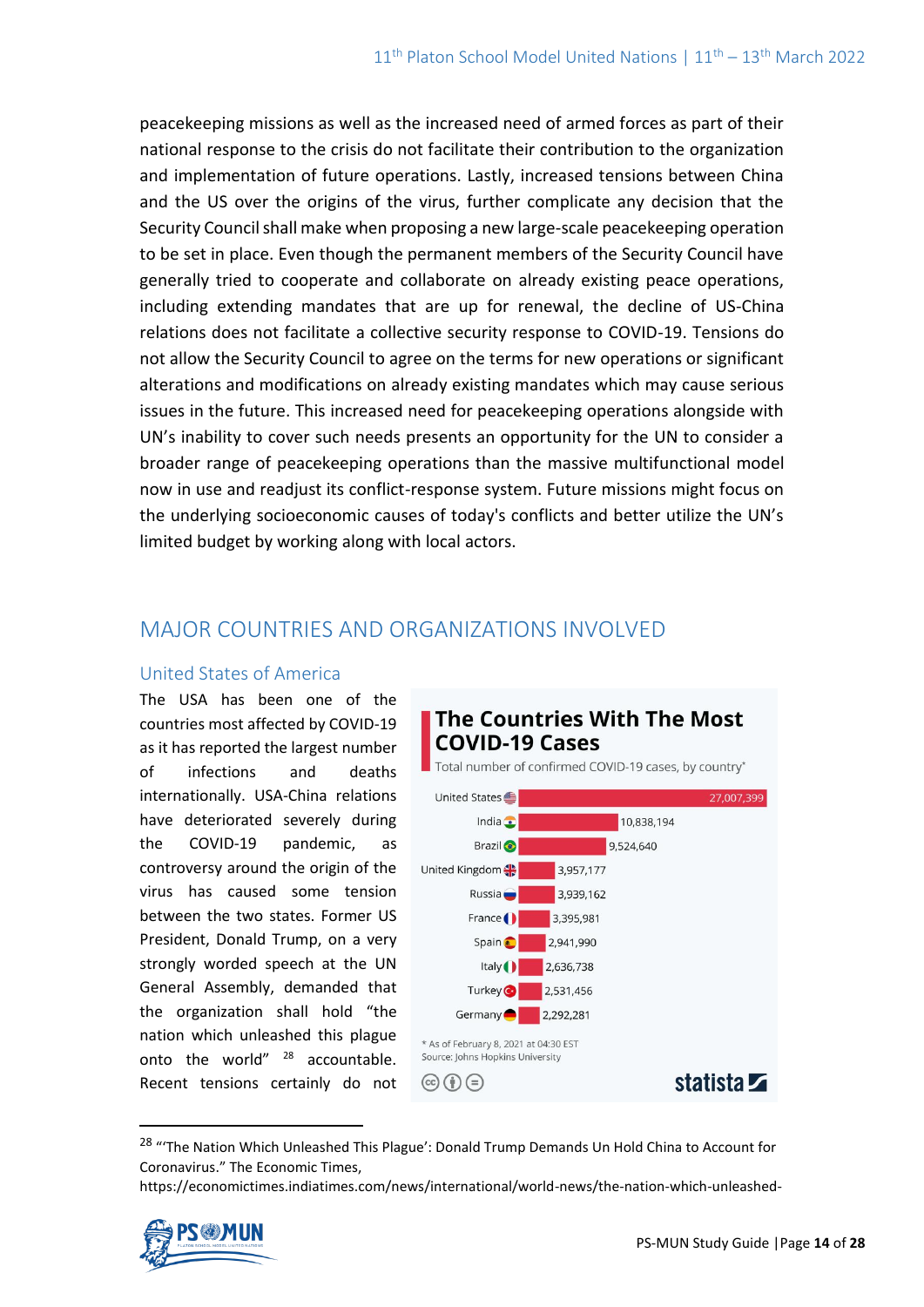facilitate a proper response to the global health crisis and peacekeeping readjustments might fuel even more debate. The US, being a permanent member of the SC as well as the major funder and contributor of the Department of Peace Operations, $29$  plays a vital role in the authorization and shaping of UN peace operations. Therefore, it is understandable that major budgetary cuts due to the global recession will further limit the efficiency and even the ability of large-scale peacekeeping missions to be conducted and authorized in the future.

#### China

China, despite its large and very dense population, managed to address the threat posed by the pandemic very effectively. Measures were imposed on citizens immediately and regulations to control the transmission of COVID-19 were very early introduced. China's stance towards UN peacekeeping has been fluctuating a lot over the past years however, they are now a part of the top ten UN personnel contributors<sup>30</sup> with Chinese President Xi Jinping pledging to expand his commitments even further. Western diplomats have often expressed their worries about China's stance, interpretating that increased interest as aiming to minimize missions' focus on human rights and democratic processes and consider it as an effort to gain greater political influence. Furthermore, China's unstable relations with the US complicate the Council's response to the pandemic. The rift between the two biggest funders of the UN poses a huge threat to the stability of the organization and if not addressed properly, it might cause tremendous issues in future UN operations and initiatives.

#### Mali

Mali is one of the states currently hosting an active peacekeeping operation (MINUSMA). The said operation was established in 2013, under UN Security Council Resolution 2100, after the 2012 Tuareg rebellion, as an effort to ensure stability and security in the region. More than 12,000 military UN personnel are currently deployed in Mali, posing a considerable threat to the containment of COVID-19. By May 2020, more than 70 UN members of the peacekeeping force had been infected by the virus and camps had to be fully contained so as to limit COVID-19 transmissions. As a response to the pandemic, MINUSMA established a COVID-19 Medical Center on May 22<sup>nd</sup> which operates compliant to the WHO as well as to the Malian infectious disease services' building standard. The facility can accommodate and hospitalize up to 65 patients.**<sup>31</sup>**

<sup>31</sup> "UN: 70 Covid-19 Cases within Peacekeeping Force in Mali." *Anadolu Ajansı*, https://www.aa.com.tr/en/africa/un-70-covid-19-cases-within-peacekeeping-force-in-mali/1857446.



this-plague-donald-trump-demands-un-hold-china-to-account-forcoronavirus/articleshow/78268242.cms?from=mdr.

<sup>&</sup>lt;sup>29</sup> "How the Biden Administration Can Revive U.N. Peacekeeping." United States Institute of Peace, 13 Apr. 2021, https://www.usip.org/publications/2021/02/how-biden-administration-can-revive-unpeacekeeping.

<sup>&</sup>lt;sup>30</sup> Gowan, Richard. "China's Pragmatic Approach to UN Peacekeeping." Brookings, Brookings, 17 Sept. 2020, https://www.brookings.edu/articles/chinas-pragmatic-approach-to-un-peacekeeping/.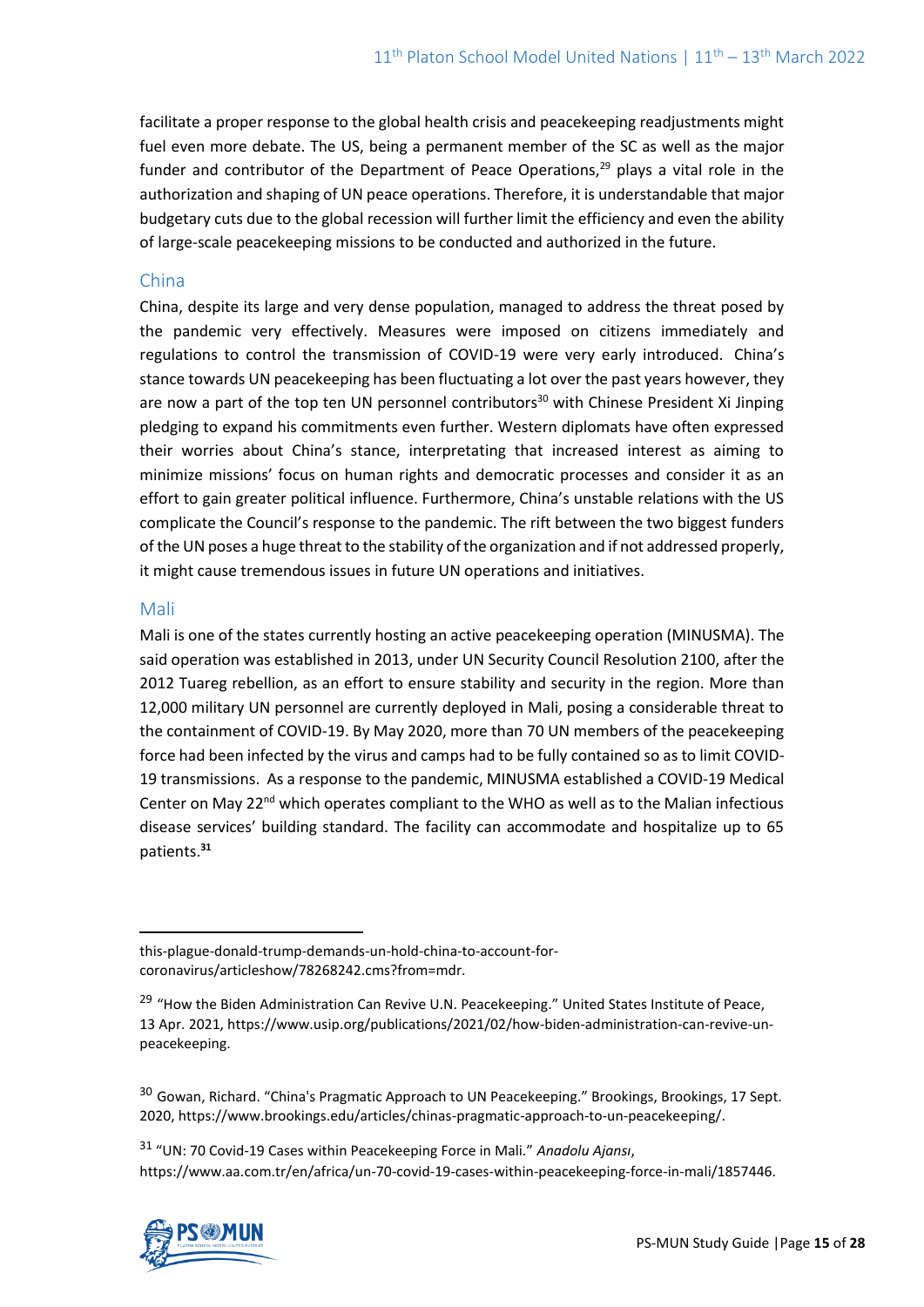#### India

India, as a Less Economically Developed Country and the second most populated country globally, underwent extreme hardships with the rise of the coronavirus. The Indian public health system ultimately collapsed from the profound number of infections and during May 2021 death rates skyrocketed, creating mass devastation. Law enforcement was not adequate to impose preventative measures and failed to enforce COVID-19 restrictions, further augmenting the situation. As the vast population has now been infected or vaccinated, the situation seems to be ameliorating however, the crisis has left the country in shambles and prolonged efforts towards economic and social stability.<sup>32</sup> The UNMOGIP, established on the 24<sup>th</sup> of January, 1949 aiming to enforce and supervise the ceasefire between India and Pakistan in the State of Jammu and Kashmir, has been the center of some controversy. Allegations have been made that Pakistan has been sending covid-infected individuals in Indian-occupied Jammu and Kashmir (IOJK) and underplaying the number of cases in the country. The Inter-Service Public Relations of the Pakistan Armed Forces (ISPR) claimed that "Pakistan has always extended unhindered UNMOGIP access to ceasefire violation (CFV) sites. We will continue to do that most transparently."<sup>33</sup>

### African Union (AU)

The African Union, officially launched in 2002, is an organization comprised by the 55 states of the African continent. The organization aims to promote advancement in the African continent, protect member states, promote stability and security and manage to build better relations between African states, based on unity and solidarity. The official aims of the AU are outlined in the Constitutive Act of the African Union<sup>34</sup> and the Protocol on Amendments to the Constitutive Act of the African Union<sup>35</sup>. Article 9, clause 1 sub-clause (g) of the Constitutive Act, states that one of the functions of the Assembly is to ''give directives to the Executive Council on the management of conflicts, war and other emergency situations and the restoration of peace'', establishing the legitimate right to intervene in the event of human rights violations, war crimes and civil wars. That being said, the AU respects and recognizes the value of peacekeeping, actively contributing in the peacekeeping and peace enforcement process. An example of an AU based operation is AMISOM, an active peacekeeping mission,

<sup>35</sup> "OAU/AU Treaties, Conventions, Protocols & Charters." *OAU/AU Treaties, Conventions, Protocols & Charters | African Union*, 20 Jan. 2022, https://au.int/en/treaties.



<sup>32</sup> "How Did India Beat Covid-19?" *The Economist*, The Economist Newspaper, https://www.economist.com/the-economist-explains/2021/10/29/how-did-india-beat-covid-19.

<sup>33</sup> Desk, Web. "'Pakistan Pushing Covid-19 People into Pok': Indian Army's Claim Angers Islamabad." *The Week*, The Week, 15 Apr. 2020, https://www.theweek.in/news/world/2020/04/15/pakistanpushing-covid-19-people-into-pok-indian-army-claim-angers-islamabad.html.

<sup>34</sup> *Constitutive Act of the African Union*. https://au.int/sites/default/files/pages/34873-fileconstitutiveact\_en.pdf.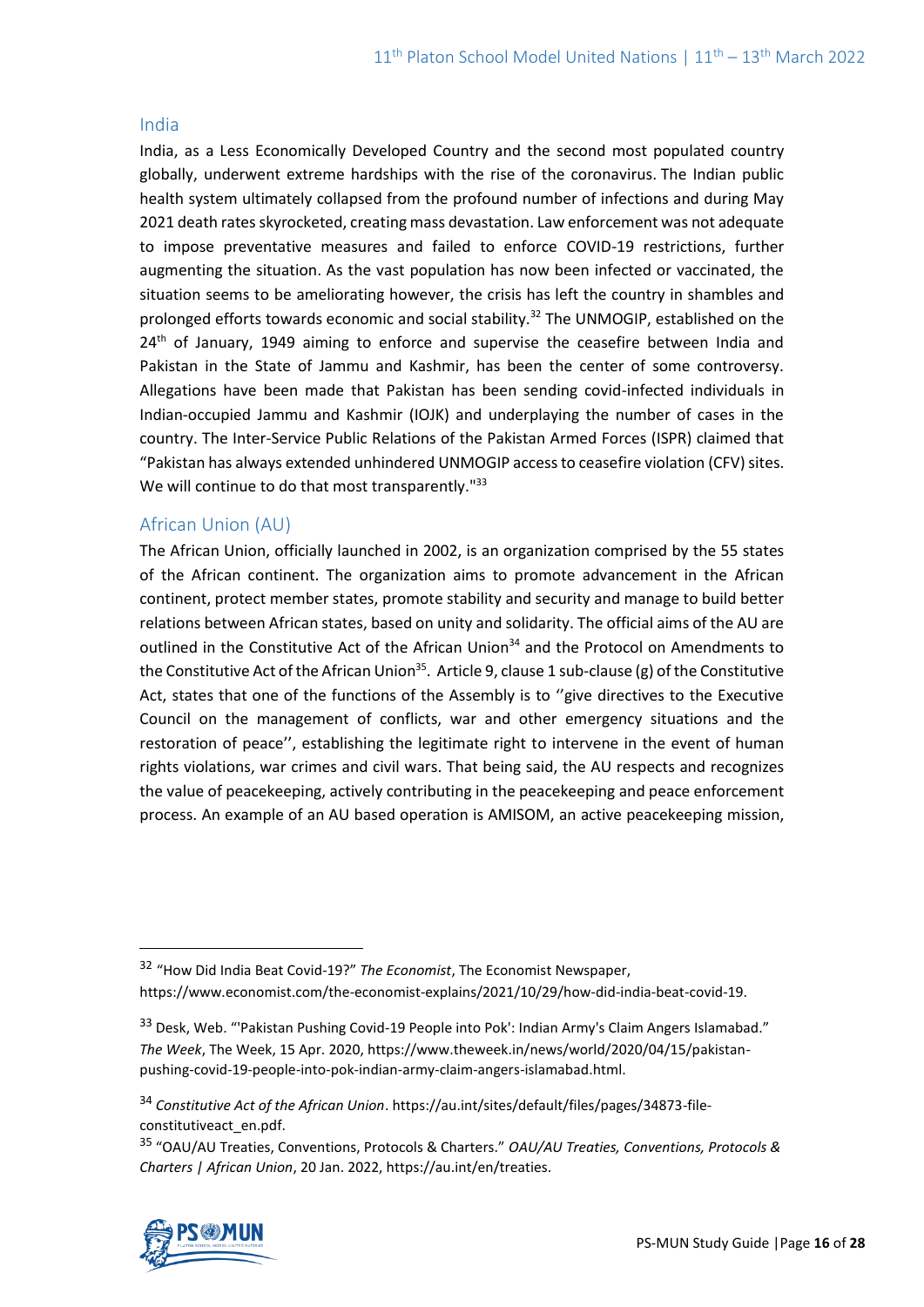established under UN Security Council Resolution 1744<sup>36</sup> aiming to stabilize the Somalian state.

### North Atlantic Treaty Organization (NATO)

NATO, a military alliance formed on the 4th of April 1949, is one of the strongest military alliances, internationally aiming to promote peace, ensure security, provide military support to its members when necessary, and protect them from any threat that might arise, including health crises. NATO has been involved in the fight against the pandemic since the very beginning and has provided support to all allies in need to tackle COVID-19 transmission as well as its effects. NATO has provided medical personnel, engaged in the construction of field hospitals, supported the scientific community, facilitated the transportation of medical supplies and equipment, has created a stockpile of supplies and established a trust fund. In comparison to UN peacekeeping missions, NATO military operations have proven to be way less cost-effective<sup>37</sup> making them a less feasible solution mid-pandemic as well as in the near future.

#### World Health Organization (WHO)

The WHO is the UN's main body focusing on promoting health, working towards universal health coverage and providing member states with scientific data to support their public health initiatives. Established on April 7<sup>th</sup>, 1948 under the WHO Constitution, it serves as the fundamental organization for worldwide health related information and guidance. <sup>38</sup> The WHO has played a vital role during the COVID-19 pandemic as it has provided states with the necessary knowledge, guidelines and research to support preventative measures and restrictions set internationally. WHO has also greatly supported peacekeeping missions by offering advice, broadcasting the measures that shall be taken by staff, so as to prevent the transmission of covid and instructing them on how to respond in case of infection.

<sup>38</sup> "About Who." *World Health Organization*, World Health Organization, https://www.who.int/about.



<sup>&</sup>lt;sup>36</sup> "Security Council Authorizes Six-Month African Union Mission in Somalia, Unanimously Adopting Resolution 1744 (2007) | Meetings Coverage and Press Releases." *United Nations*, United Nations, https://www.un.org/press/en/2007/sc8960.doc.htm.

<sup>&</sup>lt;sup>37</sup> "How the Biden Administration Can Revive U.N. Peacekeeping." United States Institute of Peace, 13 Apr. 2021, https://www.usip.org/publications/2021/02/how-biden-administration-can-revive-unpeacekeeping.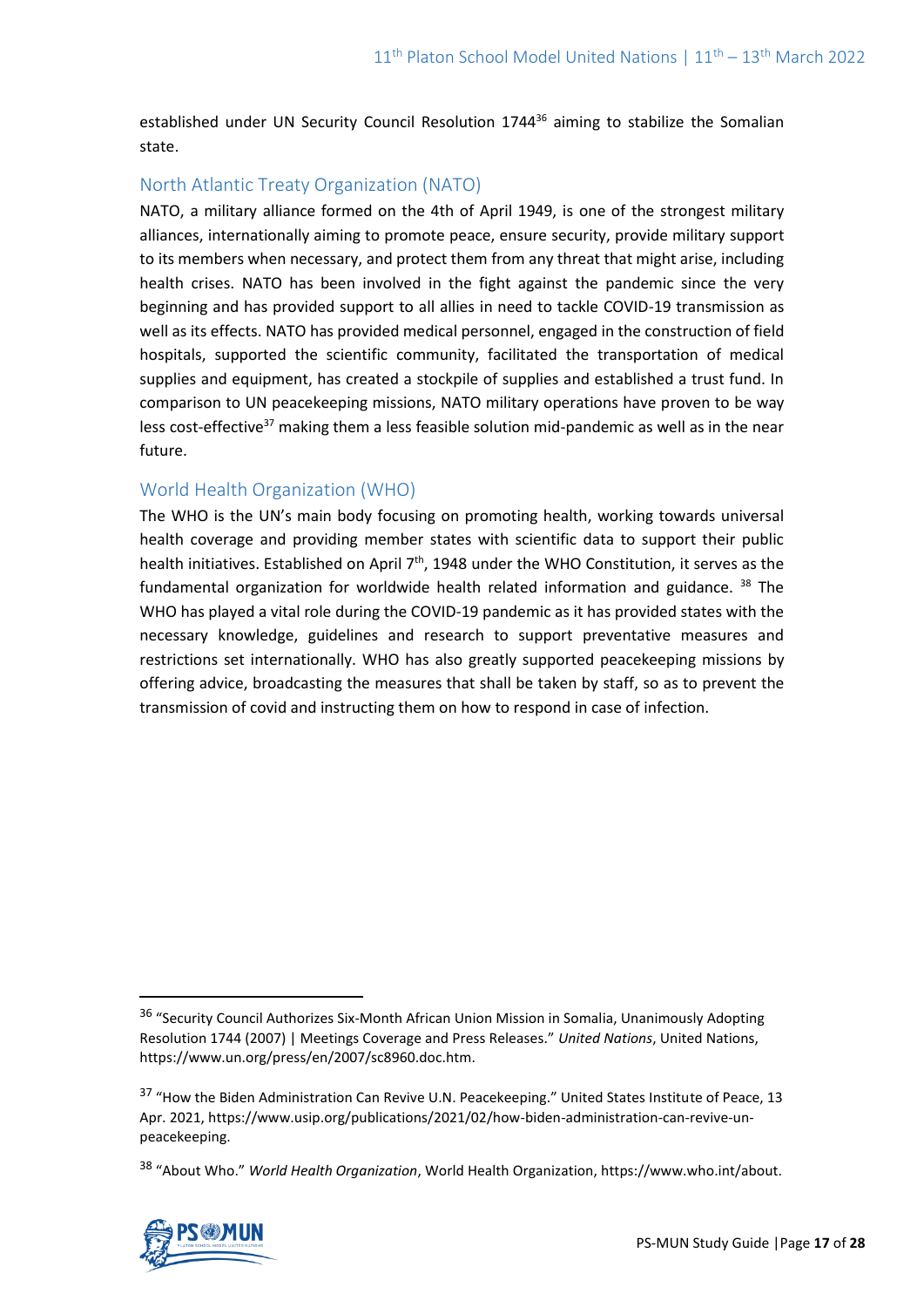| <b>Date of Event</b> | <b>Description of event</b>                                          |
|----------------------|----------------------------------------------------------------------|
| 7 April 1948         | Establishment of the WHO                                             |
| 24 January 1949      | <b>Establishment of UNMOGIP</b>                                      |
| 4 April 1949         | <b>Establishment of NATO</b>                                         |
| 1976                 | First recorded outbreak of the Ebola virus                           |
| 17 December 1979     | The GA adopts the "Code of Conduct for Law enforcement<br>Officials" |
| 21 July 1992         | <b>UNSC Resolution 766</b>                                           |
| 1994                 | Rwandan genocide                                                     |
| 22 October 1999      | <b>UNSC Resolution 1270</b>                                          |
| 9 July 2002          | Launch of the African Union                                          |
| 2010                 | Cholera outbreak in Haiti                                            |
| 25 April 2013        | <b>Establishment of MINUSMA</b>                                      |
| 2014-2016            | Ebola Outbreak in West Africa                                        |
| 19 September         | Establishment of UN Mission for Ebola Emergency Response             |
| 2014                 | (UNMEER)                                                             |
| 28 April 2015        | <b>UNSC Resolution 2151</b>                                          |
| <b>March 2018</b>    | The UN launches the Action for Peacekeeping (A4P)                    |
| 31 December 2019     | First cases of COVID-19 reported in Wuhan                            |
| 11 March 2020        | The WHO declares COVID-19 a pandemic                                 |
| 17 April 2021        | Global COVID-19 death toll surpasses 3 million                       |
| 26 November 2021     | The WHO expresses concern about the Omicron variant                  |
|                      | The Center for Disease Control reports that in just a week           |
| 21 December 2021     | the Omicron variant has increase from 12% of reported                |
|                      | cases to 73%. <sup>39</sup>                                          |

# TIMELINE OF EVENTS

# PREVIOUS ATTEMPTS TO SOLVE THE ISSUE

# Ebola Virus

It is not the first time the UN was challenged to respond to a public health crisis. Peacekeeping forces were involved in managing Ebola outbreaks in Liberia and Sierra Leone in 2014 as well as in the Democratic Republic of Congo in 2019. In 2014, there was an outbreak of the virus known as Ebola, or officially Zaire ebolavirus, in West Africa, the largest outbreak since the virus was first discovered in 1976. With fatality rates ranging from 25% to 90% in past outbreaks, it is evident that, if not contained,

<sup>39</sup> *These 5 Charts Show How Fast Omicron Is Spreading*, https://www.msn.com/en-us/news/us/these-5-charts-show-how-fast-omicron-is-spreading/ar-AAS2eO1.

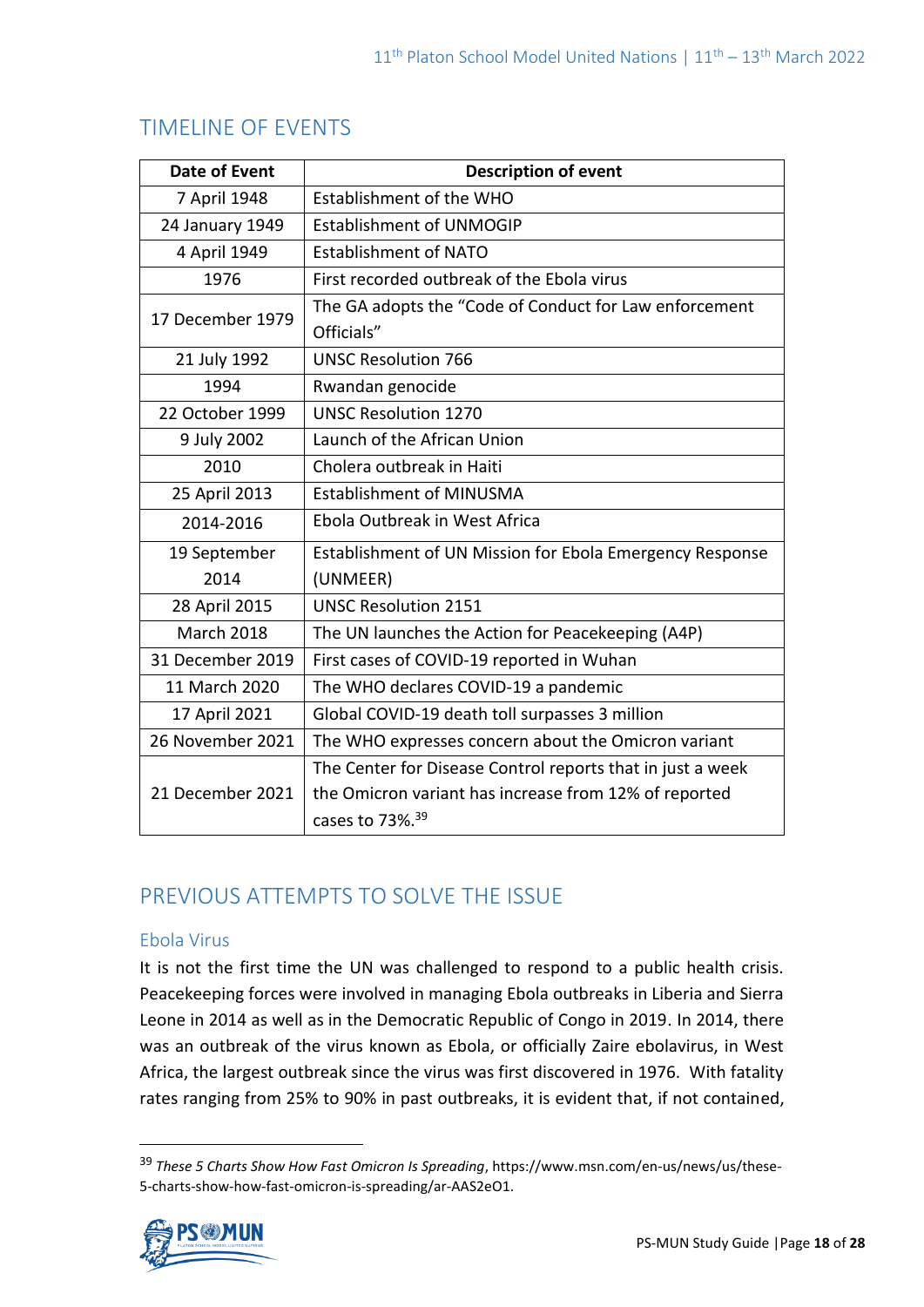the virus could lead to widespread devastation. <sup>40</sup> The UN's course of action consisted primarily of establishing security councils partnered with community-based organizations as well as deploying peacekeeping forces to provide humanitarian aid, supplies etc. On the 19<sup>th</sup> of September 2014, the UN Mission for the Ebola Emergency Response (UNMEER) under General Assembly resolution 69/1<sup>41</sup> and Security Council resolution 2177 (2014).<sup>42</sup> The Mission facilitated the deployment of human, logistical

as well as financial resources to Sierra Leone, Liberia and Guinea and focused in case management, contact tracing and case finding and ensuring safe and dignified burials for those who fell victims of the virus and mobilization of the community.<sup>43</sup> . In the face of the outbreak, the UN had to deal with predatory and corrupt behaviors among



security forces, therefore compromising trust and transparency between the public and law enforcement officials, not facilitating its efforts. Despite the aforementioned obstacles this UN based operation deemed to be one of the most successful in containing the transmission of the virus.

# Cholera outbreak in Haiti 2010

In 2010, Nepalese peacekeepers were deployed in Haiti so as to provide humanitarian aid after a devastating earthquake had struck the state. Scientific evidence supports that the deployed peacekeepers had been infected by cholera and they consequently imported the disease in the nation, causing more than 10.000 deaths. Furthermore,

<sup>41</sup> "United Nations Official Document." United Nations, United Nations, https://www.un.org/en/ga/search/view\_doc.asp?symbol=A%2FRES%2F69%2F1.

<sup>42</sup> "United Nations Official Document." United Nations, United Nations, https://www.un.org/en/ga/search/view\_doc.asp?symbol=S%2FRES%2F2177%282014%29.

<sup>43</sup> "UN Mission for Ebola Emergency Response (UNMEER) | Global Ebola Response." *United Nations*, United Nations, https://ebolaresponse.un.org/un-mission-ebola-emergency-response-unmeer.



<sup>40</sup> "Ebola Virus Disease." *World Health Organization*, World Health Organization, https://www.who.int/news-room/fact-sheets/detail/ebola-virus-disease.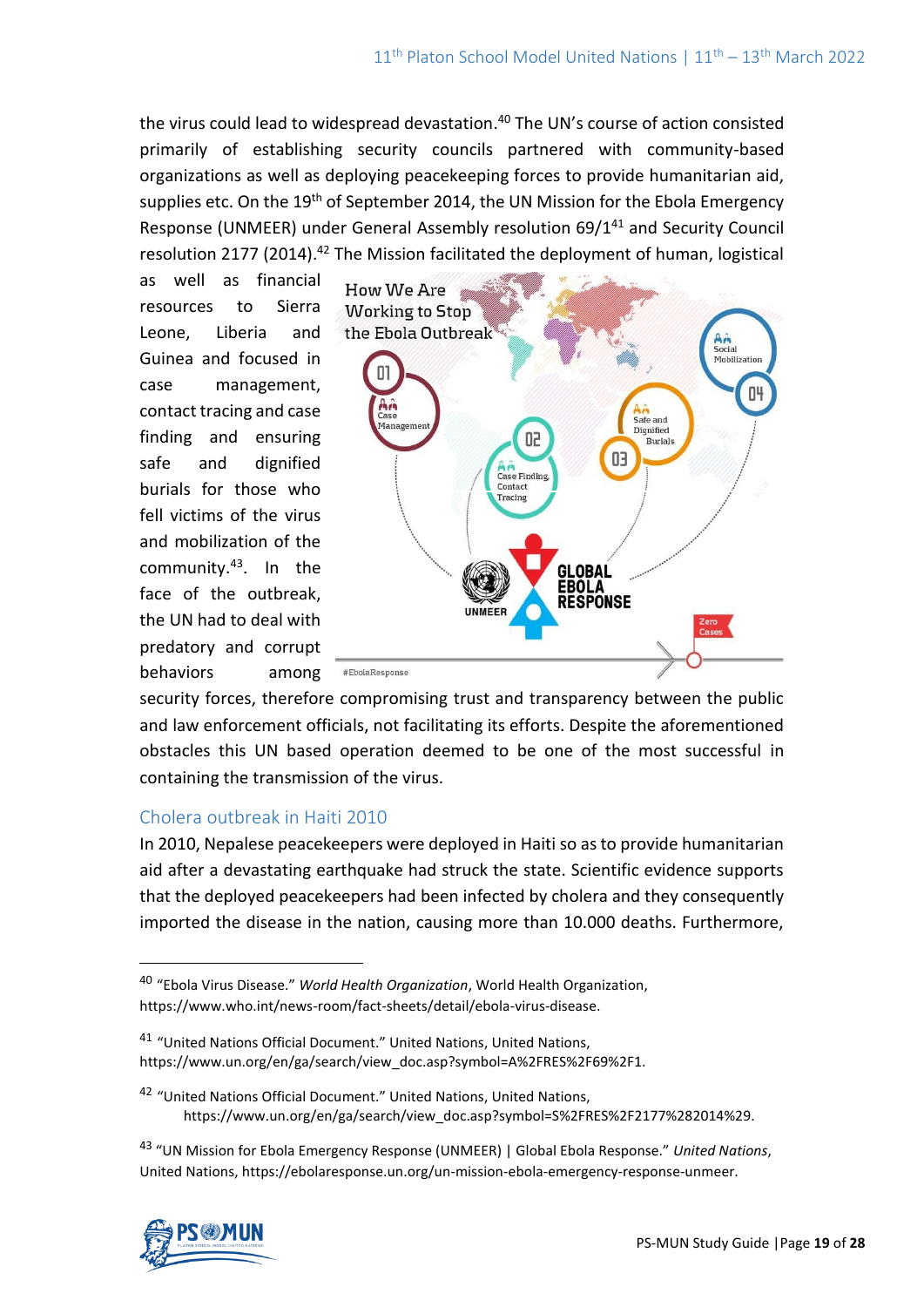poor sanitation in the camp where the Nepalese peacekeepers were staying, caused local waterways to be infected through sewage and therefore, transmitted the disease. The UN failed to screen the relocated personnel properly, avoided any legal responsibility and for six years denied all allegations of its staff having transmitted the disease. Former Secretary General, Ban Ki Moon, filed a very carefully worded apology, aiming to avoid claiming legal responsibility for the outbreak by stating "We did not do enough with regard to the cholera outbreak and spread in Haiti." The UN set up 400-million-dollar trust fund to provide material assistance to those affected by the outbreak and pledged to help eliminate cholera from Haiti however, cholera victims say that they are still waiting for the UN to live up to many of their commitments.<sup>44</sup> Philip Alston, an independent monitor who filed a letter to the current Secretary General, António Guterres, also claims that the UN's mistakes were emphasized and highlighted by the COVID-19 outbreak as he stated that "The world is rightly focused on the horrors of Covid-19 and losing thousands of people. But 10,000 people died in Haiti and there was no response".<sup>45</sup> UN special rapporteurs have intensely criticized its stance and firmly believe that UN's efforts aiming to combat the crisis were plainly insufficient. The denial of all allegations and avoidance to take responsibility consist of UN's major mistakes in the face of the cholera outbreak as such evasive acts did not allow them to respond effectively, rapidly and responsibly to the epidemic.

# Action for Peacekeeping (A4P)

The A4P is an ongoing UN based program aimed to renew, readjust and ameliorate peacekeeping operations on all levels. It was first introduced in 2018 by Secretary General, António Guterres, alongside with the [Declaration of Shared Commitments;](https://peacekeeping.un.org/sites/default/files/a4p-declaration-en.pdf) a document containing 24 Articles aiming to strengthen peacekeeping forces. The Declaration encompasses seven main scopes with the most vital ones being: advance political solutions to conflict and enhance political impact of peacekeeping, improve the safety and security of peacekeepers, support effective accountability and performance by all peacekeeping components. The Declaration further analyzes each scope and divides it into separate but co-working goals aiming to facilitate their proper implementation.

<sup>45</sup> "Un Response to Haiti Cholera Epidemic Lambasted by Its Own Rights Monitors." *The Guardian*, Guardian News and Media, 4 May 2020, https://www.theguardian.com/world/2020/may/04/unitednations-un-haiti-cholera-letter-rights-monitors.



<sup>44</sup> Moloney, Anastasia. "A Decade after U.n.-Linked Cholera Outbreak, Haitians Demand Justice." *Reuters*, Thomson Reuters, 22 Oct. 2020, https://www.reuters.com/article/us-haiti-cholera-unfeature-trfn-idUSKBN2772RM.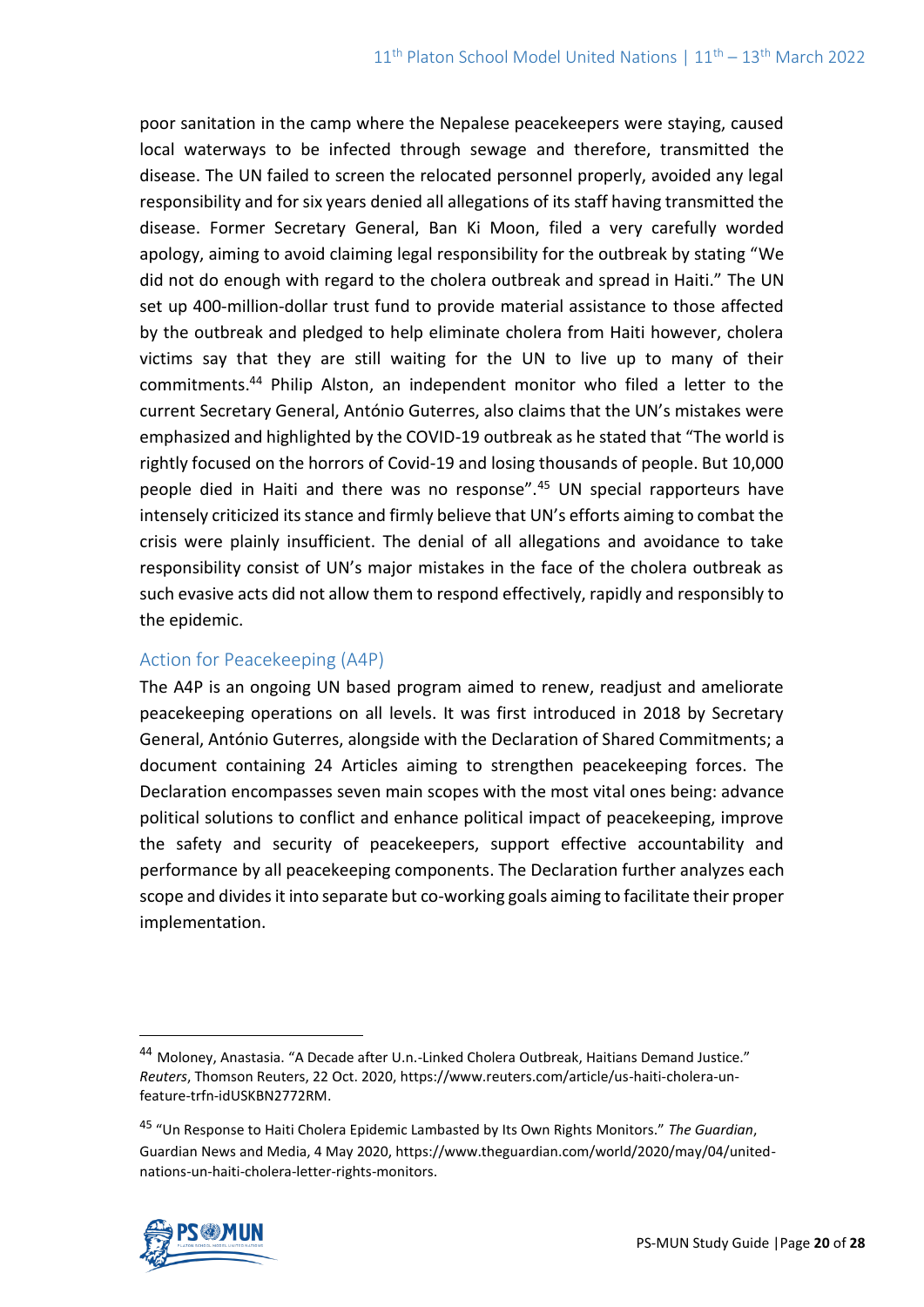The now renewed action plan,  $A4P+<sup>46</sup>$  aims to further progress its main seven commitment areas by the year 2023 and continue to advance the effectiveness of peacekeeping forces. The priorities of the new plan were determined based on consultations and recent reviews so as to facilitate and endorse their implementation yet remain quite similar to the A4P plan**<sup>47</sup>**. Accountability of and to peacekeepers, collective coherence behind political strategies and cooperation with host countries are only four of the commitments that must be achieved by the year 2023.

# UN Medical Evacuation (MEDEVAC)

Under-Secretary-General Atul Khare, introduced and established MEDEVAC that is responsible for Operational Support aiming to provide high-quality medical care to all UN personnel. MEDEVAC is a unique task force ensuring that UN personnel deployed in Less Economically Developed Countries (LEDCs) where healthcare is inadequate, including regions in Asia, Latin America, Africa and the Middle East, would have access to medical care if infected by COVID-19 and therefore, enable them to continue delivering their services.**<sup>48</sup>** MEDEVAC covers a basic need of peacekeeping forces and supports efforts to effectively sustain peacekeeping operations during the pandemic as its grants peacekeepers with the option of emergency medical evacuation even during times when border restrictions and limited medical personnel have acutely complicated any evacuation protocol.<sup>49</sup> It has also established evacuation protocols and built facilities all around the globe so as to transfer patients and hospitalize them once it is deemed clinically necessary. The above have proved to be incredibly important since they have allowed the UN to maintain already deployed personnel in areas where it's needed while ensuring their health and safety.

49



<sup>46</sup> A4P Key Messages (General) - United Nations Peacekeeping. https://peacekeeping.un.org/sites/default/files/0\_general\_key\_messages\_on\_a4p.pdf.

<sup>47</sup> "Secretary-General's Initiative on Action for Peacekeeping." *United Nations*, United Nations, https://www.un.org/en/A4P/.

<sup>48</sup> "Covid-19 Medevac." *United Nations*, United Nations, https://www.un.org/en/coronavirus/covid-19-medevac.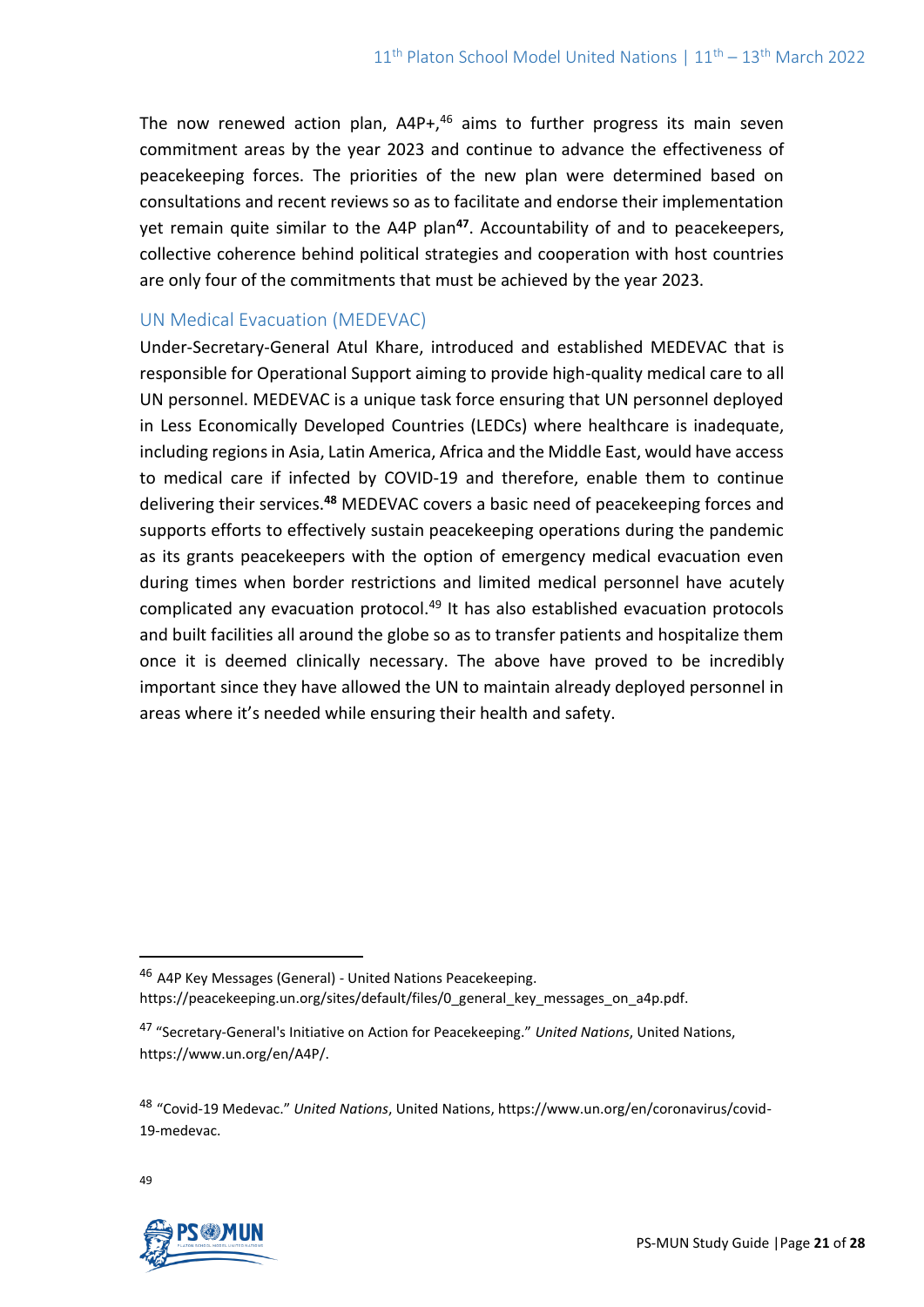# POSSIBLE SOLUTIONS

### Integrating Medical Experts in Peacekeeping missions

Acknowledging the threats posed by the pandemic, it is of vital importance to ensure that infected UN personnel receives the medical care needed immediately and efficiently. In order to prevent peacekeepers' health from deteriorating during operations, especially in times when public health is facing a worldwide crisis, medical experts must be an indispensable tool of every UN based operation. The UN must readjust to the new circumstances and take measures to ensure the well-being of its personnel beyond the lines of emergency treatment, such as the support provided by MEDEVAC. More Economically Developed Countries (MEDCs) should take the lead in contributing in such efforts either through providing financial aid or through enhancing the working dynamic by encouraging educated medical personnel to participate in such programs.

### Promoting smaller-scale operations

The pandemic has highlighted some major structural issues that the peacekeeping sector is facing. The COVID-19 crisis should be viewed as a chance for the UN to rethink its approach towards peacekeeping. It should focus more on the social and economic drivers of conflict and set more realistic expectations concerning the use of force. UN member states, struggling from the economic recession rooted in the pandemic, will not be able to invest in large scale peacekeeping operations in the future, which evidently, due to the increased instability, might be more needed than ever. The UN must turn to more small-scale operations and propose a new model, able to respond to violent conflict, by collaborating with local actors and launching political missions aimed to address and resolve the socio-economic causes of disputes and conflicts.

# Establishment of better monitoring mechanisms

In order to ensure that UN based law and/or military missions are executed properly and follow all the necessary guidelines as well as prevent peacekeepers from getting actively involved in armed conflict, the UN should focus on enhancing its monitoring mechanisms. Such mechanisms will cooperate with domestic forces and will monitor, review and evaluate the extent to which missions are successful and effective. Through the implementation of such programmes, violations of human rights, suppression of citizens and excessive use of force by law and military enforcement officials will be recorded and dealt with appropriately, safeguarding the welfare of citizen.

# Medical Evacuation

The possibility of large-scale need of medical evacuation has deeply impeded the peace operation process amid the COVID-19 pandemic. Some of the biggest global UN service centers, in Brindisi in Italy as well as the regional service center in Entebbe,

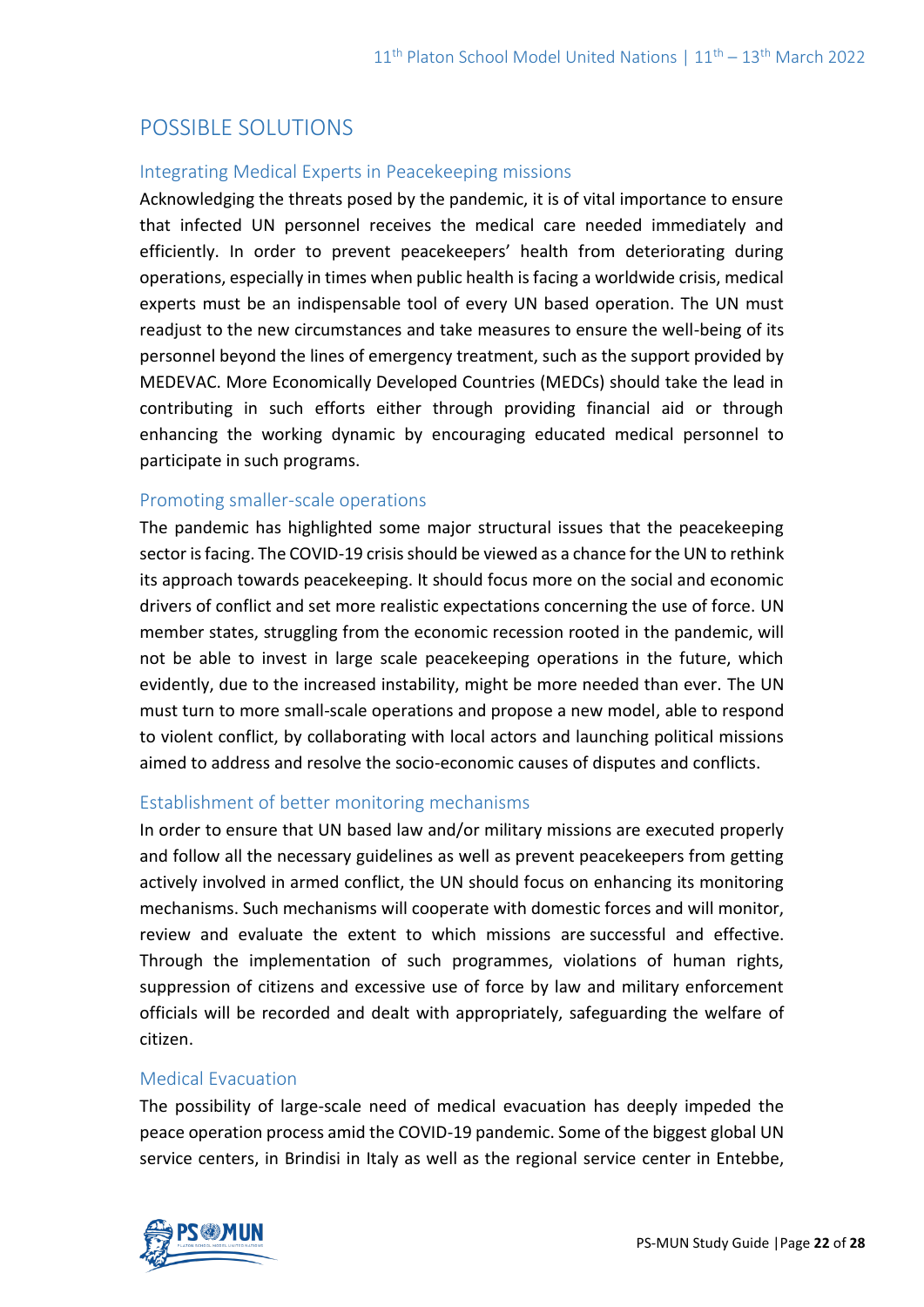<sup>50</sup>have been severely affected by travel bans, social distancing policies and border closures. Already existing facilities, mostly those provided for larger peace operations, are neither designed nor equipped properly to respond to a health emergency of such substantial dimensions. Such facilities could be very easily overwhelmed by a large influx of patients and will therefore be deemed inadequate. The majority of missions do not have the necessary equipment such as ventilators, test kits or even hygiene products to cover the needs of large numbers of infected staff. Therefore, in order to protect operation staff, it is of extreme importance to address a few questions: where will the staff be evacuated, how will we ensure that treatment facilities are adequately equipped and what will be the system that should be followed in case of large-scale evacuation needs?

# Commit to already established advancement programs

The UN has detected the administrative and structural issues of the peacekeeping system, both in practice and in theory, and has made several efforts to establish programs aiming to ameliorate the structure and level of effectiveness of peacekeeping forces; one of those programs being the A4P program. However, in order to properly implement the suggestions proposed in such programs, the UN must commit to their goals while setting realistic priorities. In order to facilitate progress, it is important to utilize already existing programs and plans while, when necessary, establish new ones, potentially founded on the same core. The A4P and the A4P+ could constitute the base for further improvements and advancement in the peacekeeping sector by expanding the range of its goals and the extent of its application. The Declaration of Shared Commitments pinpoints some of the most critical alterations that must be made in the peacekeeping system and could therefore, be the key reference point for any upcoming proposals.

<sup>50</sup> Coning, Cedric de, et al. "The Impact of Covid-19 on Peace Operations." *IPI Global Observatory*, 6 Apr. 2020, https://theglobalobservatory.org/2020/04/impact-covid-19-peace-operations/.

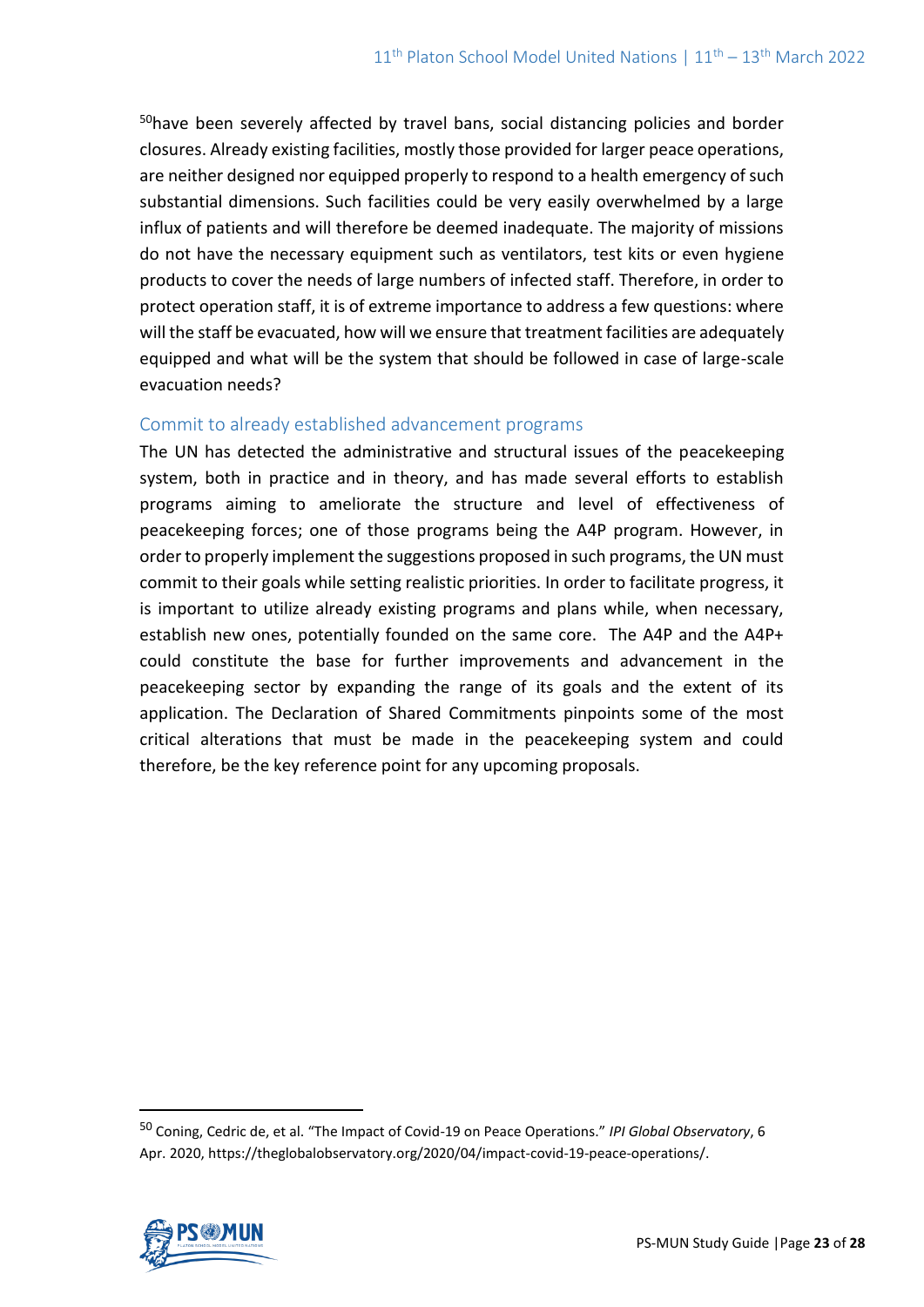# BIBLIOGRAPHY

"Severe Acute Respiratory Syndrome (SARS)." *World Health Organization*, World Health Organization, https://www.who.int/health-topics/severe-acute-respiratorysyndrome#tab=tab\_1.

"Secretary-General's Address to the Opening of the General Debate of the 75th Session of the General Assembly Secretary-General." United Nations, United Nations, https://www.un.org/sg/en/content/sg/statement/2020-09-22/secretarygenerals-address-the-opening-of-the-general-debate-of-the-75th-session-of-thegeneral-assembly.

"Code of Conduct for Law Enforcement Officials." OHCHR, https://www.ohchr.org/en/professionalinterest/pages/lawenforcementofficials.aspx

"The International Criminal Police Organization." *INTERPOL*, https://www.interpol.int/.

"United Nations Police." *United Nations*, United Nations, https://police.un.org/en.

"Home." *Europol*, https://www.europol.europa.eu/.

Ministerie van Defensie. "Military Missions." *Defensie.nl*, Ministerie Van Defensie, 10 Mar. 2017, https://english.defensie.nl/topics/missions-abroad/military-missions.

"Epidemic, Endemic, Pandemic: What Are the Differences?" *Search the Website*, 19 Feb. 2021, https://www.publichealth.columbia.edu/public-healthnow/news/epidemic-endemic-pandemic-what-are-differences.

"Who Director-General's Opening Remarks at the Media Briefing on COVID-19 - 11 March 2020." *World Health Organization*, World Health Organization, https://www.who.int/director-

"Conducting Passages." *Conducting Passages | SEER Training*, https://training.seer.cancer.gov/anatomy/respiratory/passages/.

*Covid-19 — a Timeline of the Coronavirus Outbreak | Devex*. https://www.devex.com/news/covid-19-a-timeline-of-the-coronavirus-outbreak-96396.

"Coronavirus and Covid-19: What You Should Know." *WebMD*, WebMD, https://www.webmd.com/lung/coronavirus.

"Wuhan." *Encyclopædia Britannica*, Encyclopædia Britannica, Inc., [https://www.britannica.com/place/Wuhan.](https://www.britannica.com/place/Wuhan)

"Wuhan Lockdown: A Year of China's Fight against the Covid Pandemic." *BBC News*, BBC, 22 Jan. 2021[, https://www.bbc.com/news/world-asia-china-55628488.](https://www.bbc.com/news/world-asia-china-55628488)

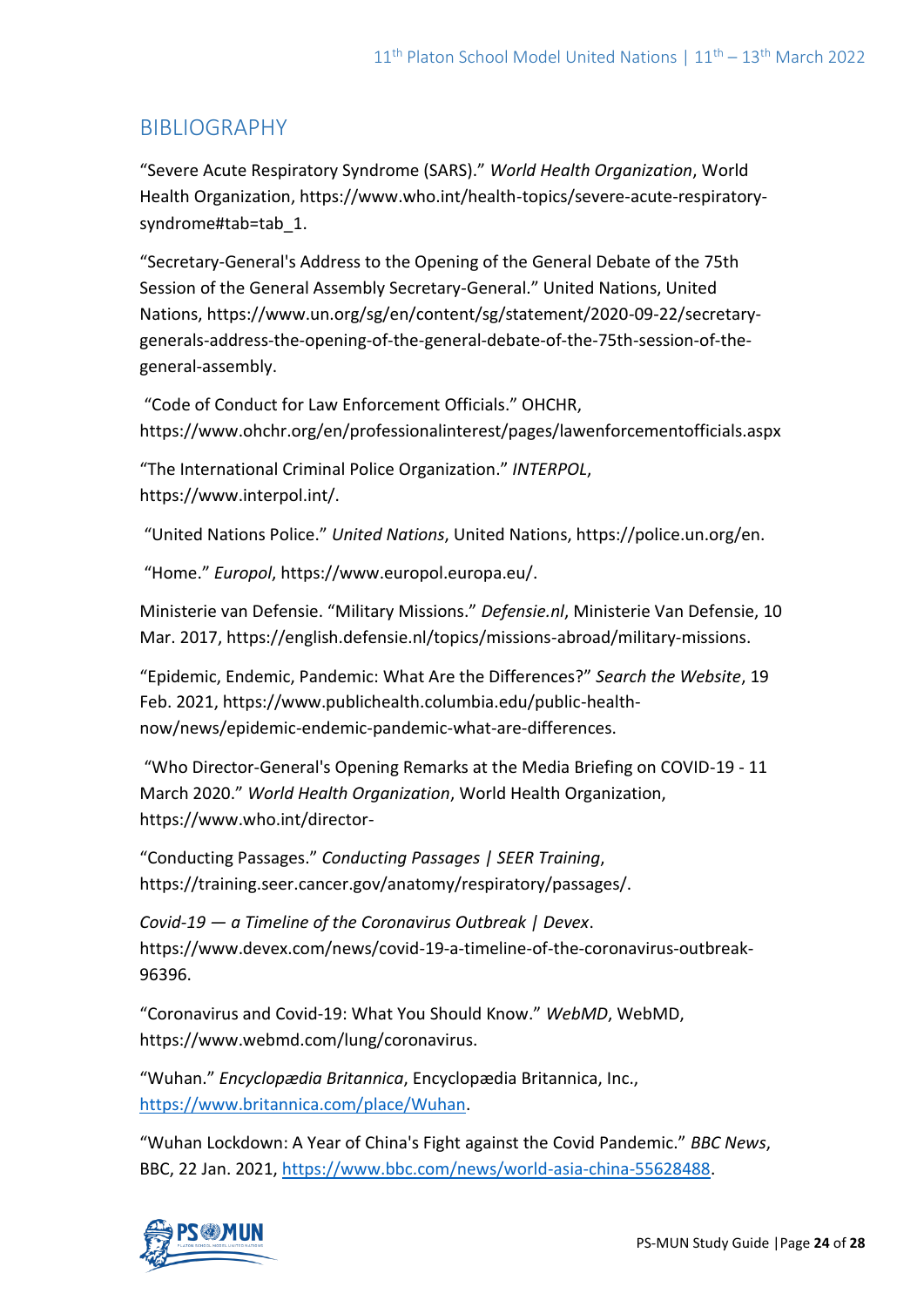Elflein, John. "Covid-19 Cases and Deaths Statistics by Country." *Statista*, 8 Dec. 2021, https://www.statista.com/statistics/1105264/coronavirus-covid-19-casesmost-affected-countries-worldwide/.

Smith, Mitch. "Hundreds of Police Officers Have Died from Covid. Vaccines Remain a Hard Sell." *The New York Times*, The New York Times, 12 Oct. 2021, https://www.nytimes.com/2021/10/12/us/police-covid-vaccines.html.

"Where We Operate Peacekeeping." *United Nations*, United Nations, https://peacekeeping.un.org/en/where-we-operate.

Maskivker, Julia. "The Police in the US Must Enforce Pandemic Measures." *Police | Al Jazeera*, Al Jazeera, 10 Jan. 2021,

https://www.aljazeera.com/opinions/2021/1/10/the-us-police-should-enforcepandemic-measures.

"'The Nation Which Unleashed This Plague': Donald Trump Demands Un Hold China to Account for Coronavirus." The Economic Times,

https://economictimes.indiatimes.com/news/international/world-news/the-nationwhich-unleashed-this-plague-donald-trump-demands-un-hold-china-to-account-forcoronavirus/articleshow/78268242.cms?from=mdr.

China Law Translate. "关于推动严格规范公正文明执法 为疫情防控工作提供有力

法治保障的意见." *China Law Translate*, China Law Translate, 3 Mar. 2020,

https://www.chinalawtranslate.com/en/just-and-civilized-law-enforcement/.

"UN: 70 Covid-19 Cases within Peacekeeping Force in Mali." *Anadolu Ajansı*, https://www.aa.com.tr/en/africa/un-70-covid-19-cases-within-peacekeeping-forcein-mali/1857446.

"How Did India Beat Covid-19?" *The Economist*, The Economist Newspaper, https://www.economist.com/the-economist-explains/2021/10/29/how-did-indiabeat-covid-19.

Desk, Web. "'Pakistan Pushing Covid-19 People into Pok': Indian Army's Claim Angers Islamabad." *The Week*, The Week, 15 Apr. 2020,

https://www.theweek.in/news/world/2020/04/15/pakistan-pushing-covid-19 people-into-pok-indian-army-claim-angers-islamabad.html.

Nato. "What Is NATO's Role in the Fight against COVID-19?" *NATO*, 5 May 2020, https://www.nato.int/cps/en/natohq/news\_183632.htm.

Russell, Karl, and Mohammed Hadi. "The Stock Market's Covid Pattern: Faster Recovery from Each Panic." *The New York Times*, The New York Times, 7 Dec. 2021,

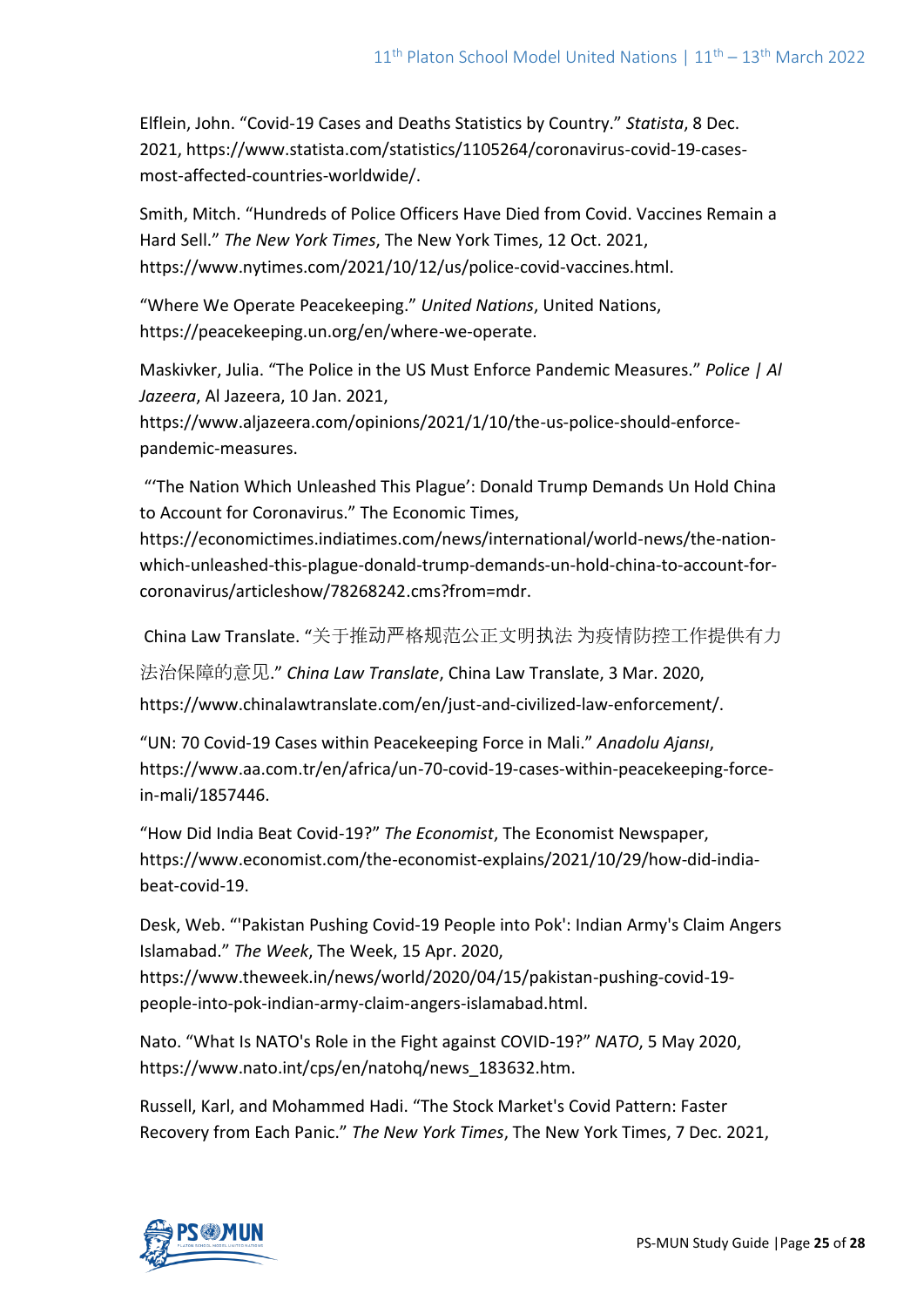https://www.nytimes.com/interactive/2021/12/07/business/omicron-stock-marketcovid.html.

"An in-Depth Look at How COVID-19 Intensifies Conflicts." *Mercy Corps*, 10 Nov. 2021, https://www.mercycorps.org/blog/how-covid-19-intensifies-conflicts.

"Principles of Peacekeeping Peacekeeping." *United Nations*, United Nations, https://peacekeeping.un.org/en/principles-of-peacekeeping.

"GDP and Spending - Gross Domestic Product (GDP) - OECD Data." *TheOECD*, https://data.oecd.org/gdp/gross-domestic-product-gdp.htm.

"Logistics Chain Definition • the Strategic CFO." *The Strategic CFO*, 13 Feb. 2019, https://strategiccfo.com/logistics-chain/.

"Policy Responses to covid19." *IMF*, [https://www.imf.org/en/Topics/imf-and](https://www.imf.org/en/Topics/imf-and-covid19/Policy-Responses-to-COVID-19)[covid19/Policy-Responses-to-COVID-19.](https://www.imf.org/en/Topics/imf-and-covid19/Policy-Responses-to-COVID-19)

"Rwanda Genocide: 100 Days of Slaughter." *BBC News*, BBC, 4 Apr. 2019, https://www.bbc.com/news/world-africa-26875506.

"Rwanda Genocide: Un Ashamed, Says Ban Ki-Moon." *BBC News*, BBC, 7 Apr. 2014, https://www.bbc.com/news/world-africa-26917419.

"Role of the Security Council Peacekeeping." United Nations, United Nations, <https://peacekeeping.un.org/en/role-of-security-council>

Rosand, Eric, et al. "Covid-19 Crisis an Opportunity to 'Rethink and Develop UN Peacekeeping Further.'" *International Peace Institute*, 21 Oct. 2020, [https://www.ipinst.org/2020/10/un-peace-ops-during-covid-19-high-level](https://www.ipinst.org/2020/10/un-peace-ops-during-covid-19-high-level-dialogue#6)[dialogue#6.](https://www.ipinst.org/2020/10/un-peace-ops-during-covid-19-high-level-dialogue#6)

"Secretary-General's Initiative on Action for Peacekeeping." *United Nations*, United Nations, https://www.un.org/en/A4P/.

A4P Key Messages (General) - United Nations Peacekeeping. https://peacekeeping.un.org/sites/default/files/0\_general\_key\_messages\_on\_a4p.p df.

"Insurgency Definition & Meaning." *Merriam-Webster*, Merriam-Webster, [https://www.merriam-webster.com/dictionary/insurgency.](https://www.merriam-webster.com/dictionary/insurgency)

Orata, Fabini D, et al. "The 2010 Cholera Outbreak in Haiti: How Science Solved a Controversy." *PLoS Pathogens*, Public Library of Science, 3 Apr. 2014, [https://www.ncbi.nlm.nih.gov/pmc/articles/PMC3974815/.](https://www.ncbi.nlm.nih.gov/pmc/articles/PMC3974815/)

Domonoske, Camila. "U.N. Admits Role in Haiti Cholera Outbreak That Has Killed Thousands." *NPR*, NPR, 18 Aug. 2016, https://www.npr.org/sections/thetwo-

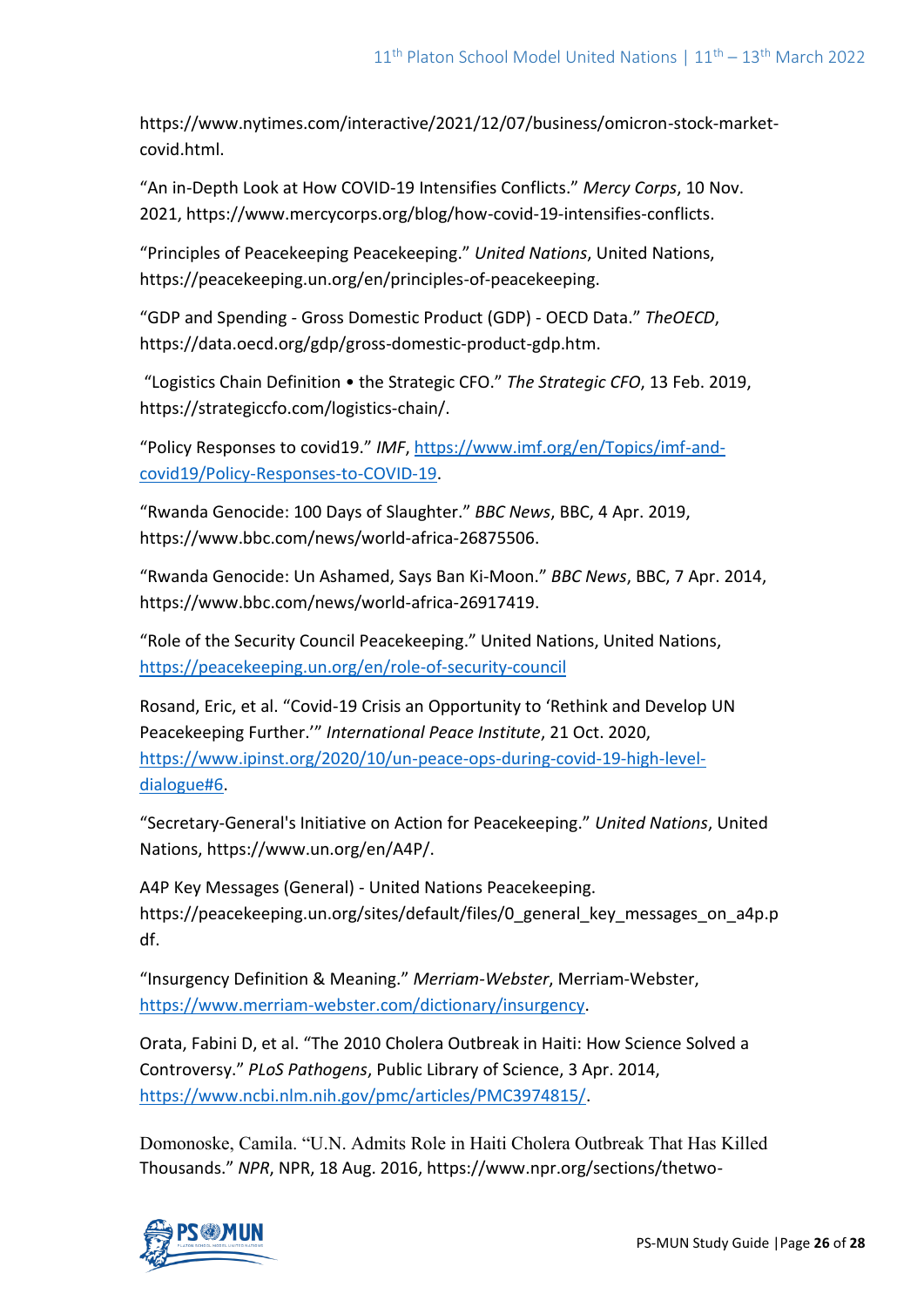way/2016/08/18/490468640/u-n-admits-role-in-haiti-cholera-outbreak-that-haskilled-thousands.

Moloney, Anastasia. "A Decade after U.n.-Linked Cholera Outbreak, Haitians Demand Justice." *Reuters*, Thomson Reuters, 22 Oct. 2020, https://www.reuters.com/article/us-haiti-cholera-un-feature-trfn-idUSKBN2772RM.

Coning, Cedric de, et al. "The Impact of Covid-19 on Peace Operations." *IPI Global Observatory*, 6 Apr. 2020, https://theglobalobservatory.org/2020/04/impact-covid-19-peace-operations/.

"How the Biden Administration Can Revive U.N. Peacekeeping." United States Institute of Peace, 13 Apr. 2021, https://www.usip.org/publications/2021/02/howbiden-administration-can-revive-un-peacekeeping.

"United Nations Official Document." United Nations, United Nations, https://www.un.org/en/ga/search/view\_doc.asp?symbol=A%2FRES%2F69%2F1.

"United Nations Official Document." United Nations, United Nations, https://www.un.org/en/ga/search/view\_doc.asp?symbol=S%2FRES%2F2177%28201 4%29.

Gowan, Richard. "China's Pragmatic Approach to UN Peacekeeping." *Brookings*, Brookings, 17 Sept. 2020, https://www.brookings.edu/articles/chinas-pragmaticapproach-to-un-peacekeeping/.

*These 5 Charts Show How Fast Omicron Is Spreading*, https://www.msn.com/enus/news/us/these-5-charts-show-how-fast-omicron-is-spreading/ar-AAS2eO1.

"Security Council Authorizes Six-Month African Union Mission in Somalia, Unanimously Adopting Resolution 1744 (2007) | Meetings Coverage and Press Releases." *United Nations*, United Nations, https://www.un.org/press/en/2007/sc8960.doc.htm.

"OAU/AU Treaties, Conventions, Protocols & Charters." *OAU/AU Treaties, Conventions, Protocols & Charters | African Union*, 20 Jan. 2022, https://au.int/en/treaties.

*Constitutive Act of the African Union*. https://au.int/sites/default/files/pages/34873 file-constitutiveact\_en.pdf.

"Facts and Figures." *UNMISS*, 23 Sept. 2021, https://unmiss.unmissions.org/factsand-figures.